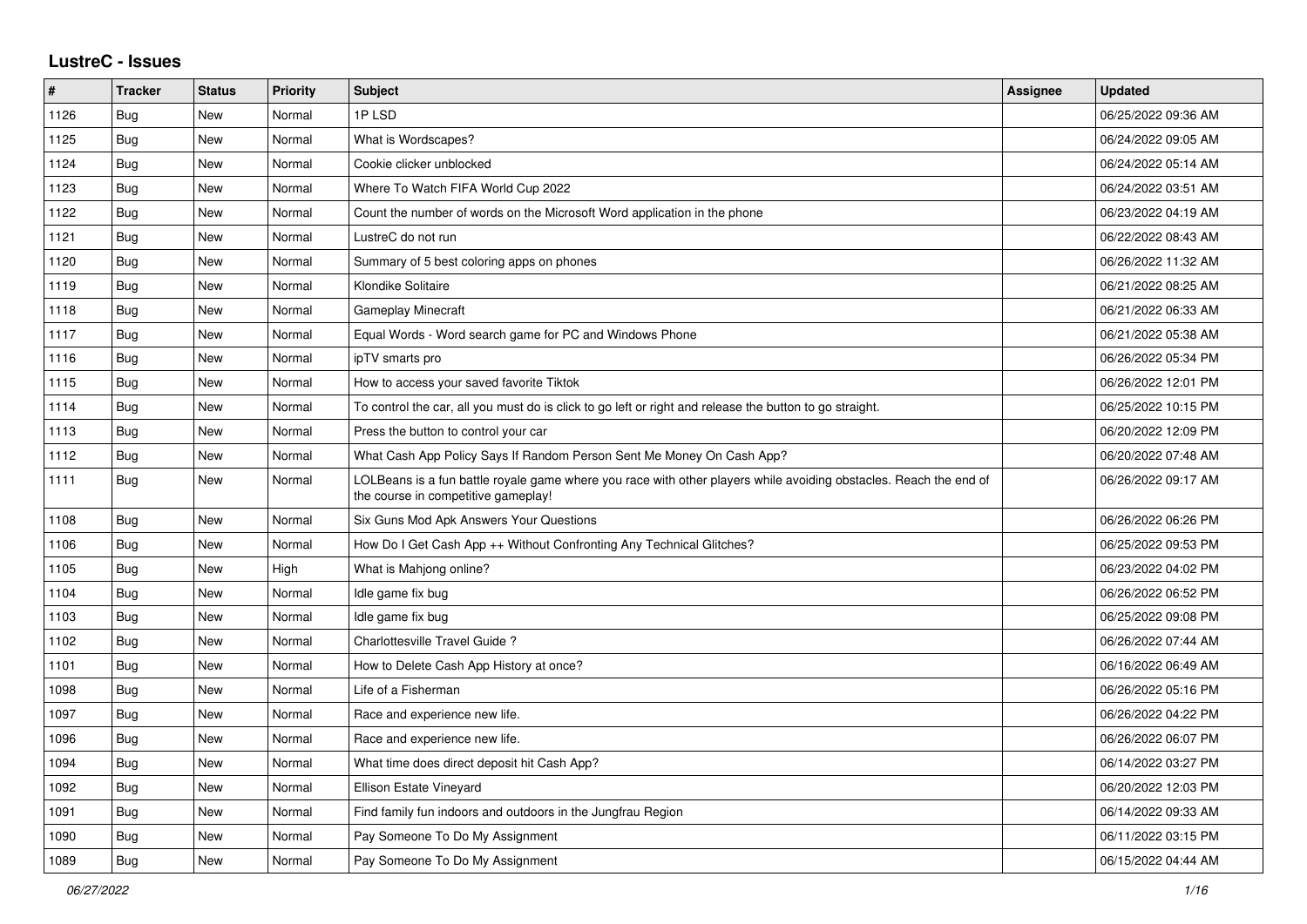| $\vert$ # | <b>Tracker</b> | <b>Status</b> | Priority | Subject                                                                  | <b>Assignee</b> | <b>Updated</b>      |
|-----------|----------------|---------------|----------|--------------------------------------------------------------------------|-----------------|---------------------|
| 1087      | <b>Bug</b>     | New           | Normal   | How do new writers start out?                                            |                 | 06/10/2022 03:25 PM |
| 1084      | Bug            | New           | Normal   | <b>Trippie Redd</b>                                                      |                 | 06/11/2022 09:05 AM |
| 1083      | Bug            | New           | Normal   | coin base review                                                         |                 | 06/11/2022 09:13 AM |
| 1082      | <b>Bug</b>     | New           | Normal   | Reset chime bank password without phone number                           |                 | 06/15/2022 11:56 AM |
| 1080      | <b>Bug</b>     | <b>New</b>    | Normal   | How to use Math Wallet   Nexo wallet   CoinTiger Exchange                |                 | 06/15/2022 11:56 AM |
| 1079      | <b>Bug</b>     | New           | Normal   | How to get cheap psychology assignment?                                  |                 | 06/15/2022 06:00 AM |
| 1078      | <b>Bug</b>     | New           | Normal   | What Bank Is Cash App On Plaid? Find Clarity And Assistance              |                 | 06/15/2022 11:56 AM |
| 1077      | <b>Bug</b>     | New           | Normal   | Les excellentes façons d'utiliser ces images                             |                 | 06/26/2022 02:59 PM |
| 1076      | <b>Bug</b>     | New           | Normal   | DedicatedHosting4u                                                       |                 | 06/11/2022 09:15 AM |
| 1073      | Bug            | New           | Normal   | Cricut Design Space                                                      |                 | 06/07/2022 09:34 PM |
| 1072      | <b>Bug</b>     | New           | Normal   | ij.start canon                                                           |                 | 06/21/2022 06:56 PM |
| 1071      | <b>Bug</b>     | New           | Normal   | Cinema HD Review - Cinemahdv2.net                                        |                 | 06/21/2022 06:54 PM |
| 1069      | Bug            | New           | Normal   | how to get cash app support phone number 24*7 available                  |                 | 06/21/2022 08:36 PM |
| 1068      | <b>Bug</b>     | New           | Normal   | 123.hp.com/laserjet                                                      |                 | 05/31/2022 12:22 PM |
| 1067      | <b>Bug</b>     | New           | Normal   | Cricut.com/setup                                                         |                 | 05/31/2022 12:19 PM |
| 1065      | <b>Bug</b>     | New           | Normal   | The top foreign language training game in 2022                           |                 | 06/07/2022 04:05 AM |
| 1063      | <b>Bug</b>     | New           | Normal   | 123.hp.com/laserjet                                                      |                 | 05/28/2022 12:27 PM |
| 1062      | <b>Bug</b>     | New           | Normal   | Cricut.com/setup                                                         |                 | 05/28/2022 12:26 PM |
| 1061      | <b>Bug</b>     | New           | Normal   | Cricut.com/setup                                                         |                 | 05/28/2022 12:24 PM |
| 1060      | <b>Bug</b>     | New           | Normal   | How to Use Panda Helper to Speed Up Your iOS                             |                 | 05/28/2022 09:12 AM |
| 1059      | <b>Bug</b>     | New           | Normal   | 123.hp.com/laserjet                                                      |                 | 05/28/2022 08:29 AM |
| 1058      | <b>Bug</b>     | New           | Normal   | Cricut.com/setup                                                         |                 | 05/28/2022 08:28 AM |
| 1057      | Bug            | <b>New</b>    | Normal   | <b>CCPlay Education Edition APK</b>                                      |                 | 06/07/2022 04:07 AM |
| 1053      | Bug            | New           | Normal   | Game Geometry Dash                                                       |                 | 05/26/2022 11:30 AM |
| 1052      | <b>Bug</b>     | New           | Normal   | Build Now GG is a new battle royale game.                                |                 | 05/26/2022 04:24 AM |
| 1051      | <b>Bug</b>     | New           | Normal   | Dental Supplies USA                                                      |                 | 06/11/2022 09:20 PM |
| 1048      | <b>Bug</b>     | New           | Normal   | So zeigen Sie ein Instagram-Profilbild an und vergrößern es              |                 | 05/25/2022 06:56 AM |
| 1046      | <b>Bug</b>     | New           | Normal   | 123.hp.com/laserjet                                                      |                 | 05/24/2022 10:46 AM |
| 1045      | <b>Bug</b>     | New           | Normal   | Cricut.com/setup                                                         |                 | 05/24/2022 10:45 AM |
| 1044      | <b>Bug</b>     | New           | Normal   | Can I Disapprove If Random Person Sent Me Money On Cash App?             |                 | 05/26/2022 03:51 PM |
| 1043      | Bug            | New           | Normal   | What Is The Right Way To Troubleshoot Cash App Transfer Failed Problems? |                 | 05/25/2022 01:16 PM |
| 1042      | <b>Bug</b>     | New           | Normal   | How to set up direct deposit on cash app?                                |                 | 05/25/2022 01:17 PM |
| 1041      | Bug            | New           | Normal   | Count words in Word on the computer                                      |                 | 05/27/2022 02:16 PM |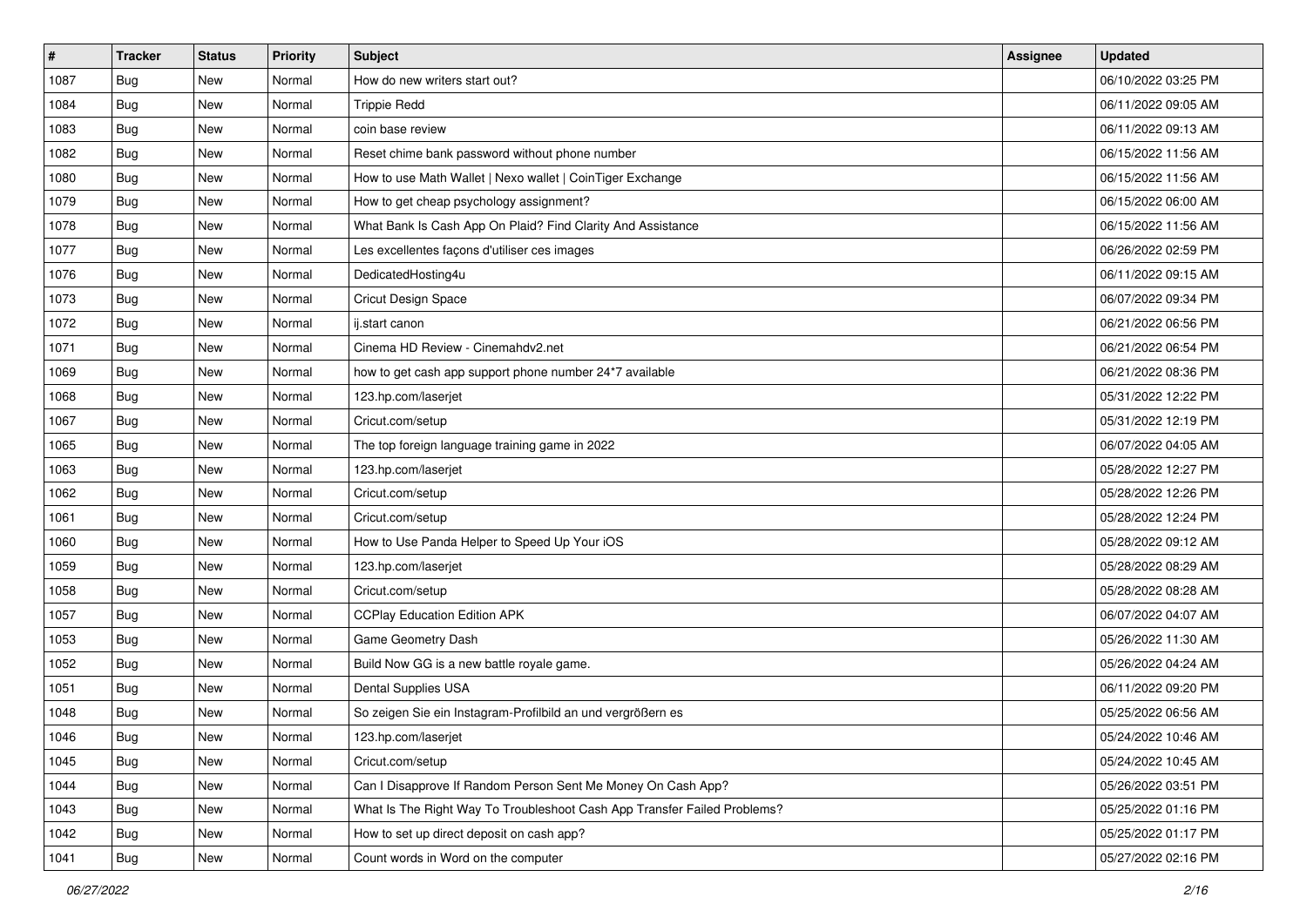| #    | <b>Tracker</b> | <b>Status</b> | Priority | Subject                                                                    | <b>Assignee</b> | <b>Updated</b>      |
|------|----------------|---------------|----------|----------------------------------------------------------------------------|-----------------|---------------------|
| 1040 | <b>Bug</b>     | New           | Normal   | thabet                                                                     |                 | 05/19/2022 08:05 PM |
| 1039 | Bug            | New           | Normal   | How to Get Tickmill Bonuses for Free                                       |                 | 05/26/2022 05:43 PM |
| 1036 | <b>Bug</b>     | New           | Normal   | <b>VPS Material</b>                                                        |                 | 05/18/2022 09:34 PM |
| 1034 | <b>Bug</b>     | New           | Normal   | Download Teaching Feeling For Android                                      |                 | 05/20/2022 09:25 AM |
| 1033 | <b>Bug</b>     | New           | Normal   | The best slope 2 online games to play right now                            |                 | 05/17/2022 10:55 AM |
| 1032 | <b>Bug</b>     | New           | Normal   | How To Play The Wordle Game                                                |                 | 05/17/2022 10:37 AM |
| 1031 | <b>Bug</b>     | New           | Normal   | <b>IAFT Traders Union</b>                                                  |                 | 05/16/2022 03:14 PM |
| 1030 | Bug            | New           | Normal   | <b>IAFT Traders Union</b>                                                  |                 | 05/16/2022 03:13 PM |
| 1029 | Bug            | New           | Normal   | 5 Reasons Why People Love Coloring Pages?                                  |                 | 05/16/2022 11:53 AM |
| 1028 | Bug            | New           | Normal   | The Best Free Online Game to Play with Friends                             |                 | 05/16/2022 05:00 AM |
| 1027 | Bug            | New           | Normal   | Word hurdle: Viral and Fun Online Game                                     |                 | 06/25/2022 06:13 PM |
| 1026 | <b>Bug</b>     | New           | Normal   | New Puzzle Game for All Age - Dordle                                       |                 | 06/25/2022 06:17 PM |
| 1025 | Bug            | <b>New</b>    | Normal   | how to change the logo in wordpress                                        |                 | 06/25/2022 06:20 PM |
| 1024 | <b>Bug</b>     | New           | Normal   | How to choose the right broker                                             |                 | 06/25/2022 06:23 PM |
| 1023 | Bug            | New           | Normal   | Questions That Are Typically Asked About Trap The Cat                      |                 | 05/14/2022 03:51 AM |
| 1022 | <b>Bug</b>     | New           | Normal   | 123.hp.com/laserjet                                                        |                 | 05/13/2022 01:25 PM |
| 1021 | <b>Bug</b>     | New           | Normal   | Cricut.com/setup                                                           |                 | 05/26/2022 12:21 AM |
| 1020 | Bug            | <b>New</b>    | Normal   | Cricut.com/setup                                                           |                 | 05/13/2022 11:14 AM |
| 1019 | Bug            | New           | Normal   | Cricut.com/setup                                                           |                 | 05/13/2022 11:13 AM |
| 1018 | Bug            | New           | Normal   | So erhalten Sie ein kostenloses Hörbuch                                    |                 | 06/26/2022 01:15 PM |
| 1016 | <b>Bug</b>     | <b>New</b>    | Normal   | Klondike Solitaire                                                         |                 | 05/12/2022 09:03 AM |
| 1015 | <b>Bug</b>     | New           | Normal   | Is it possible to send books for free?                                     |                 | 05/11/2022 04:05 PM |
| 1014 | Bug            | New           | Normal   | how to get chime routing and account number ? chime routing number florida |                 | 05/11/2022 12:42 PM |
| 1013 | Bug            | New           | Normal   | ij.start canon                                                             |                 | 05/11/2022 11:31 AM |
| 1012 | Bug            | New           | Normal   | Cricut.com/setup                                                           |                 | 05/11/2022 11:30 AM |
| 1011 | Bug            | <b>New</b>    | Normal   | Summary of 10 best coloring apps on phones                                 |                 | 05/11/2022 10:58 AM |
| 1009 | <b>Bug</b>     | New           | Normal   | How to change routing number on Cash App?                                  |                 | 05/11/2022 07:13 AM |
| 1008 | <b>Bug</b>     | New           | Normal   | Who was the first black woman to anchor a newscast?                        |                 | 05/10/2022 03:13 PM |
| 1007 | <b>Bug</b>     | New           | Normal   | "ij.start canon                                                            |                 | 05/18/2022 10:40 AM |
| 1006 | <b>Bug</b>     | New           | Normal   | Cricut.com/setup                                                           |                 | 05/10/2022 01:22 PM |
| 1005 | Bug            | New           | High     | Nursing Assignment Help in UK                                              |                 | 05/13/2022 05:33 PM |
| 1004 | <b>Bug</b>     | New           | Normal   | you get to pinch and drag a man with a very flexible face                  |                 | 05/10/2022 10:59 AM |
| 1002 | <b>Bug</b>     | New           | Normal   | Chemistry Assignment Help                                                  |                 | 06/04/2022 09:58 AM |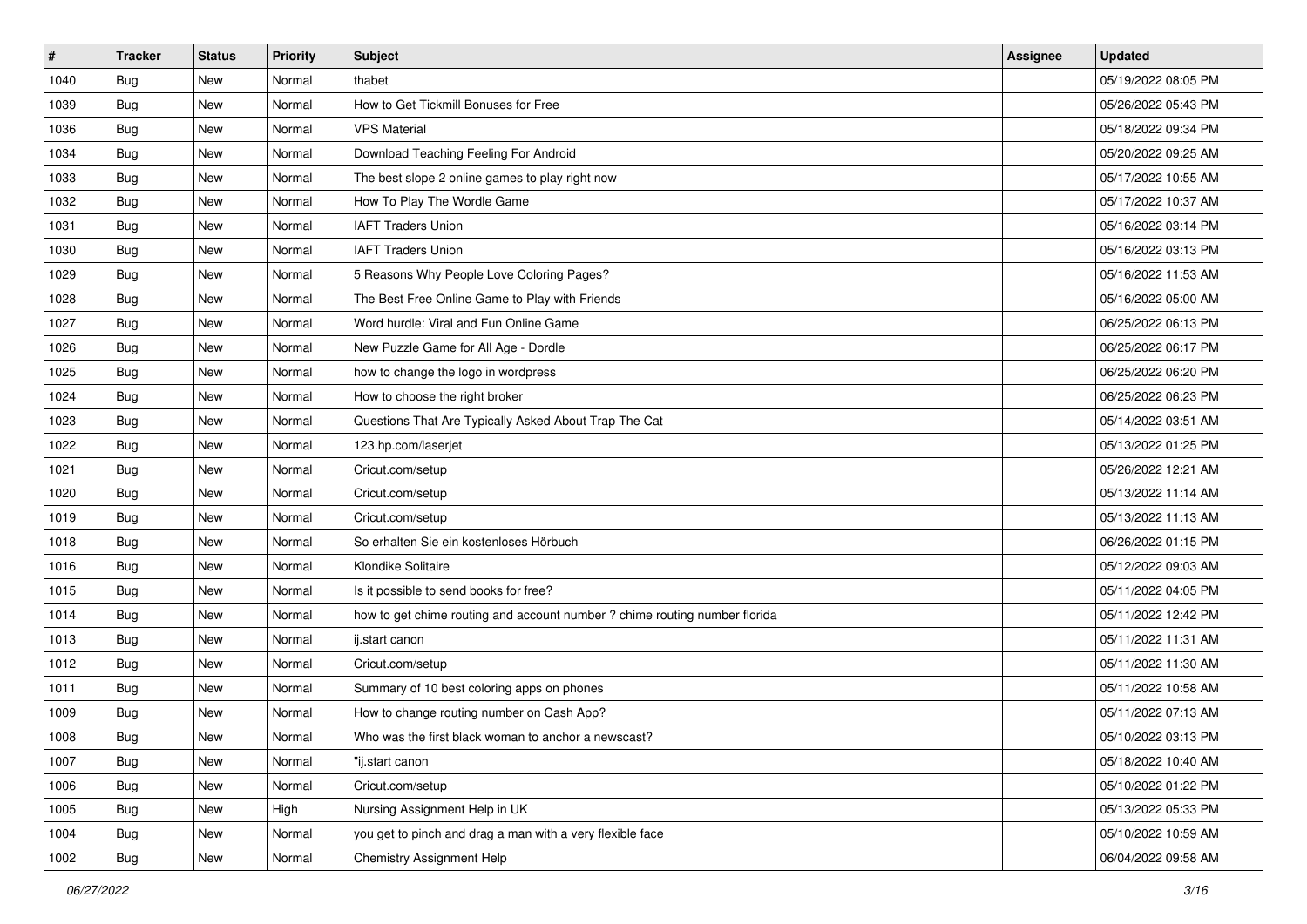| $\vert$ # | <b>Tracker</b> | <b>Status</b> | <b>Priority</b> | <b>Subject</b>                                                                         | <b>Assignee</b> | <b>Updated</b>      |
|-----------|----------------|---------------|-----------------|----------------------------------------------------------------------------------------|-----------------|---------------------|
| 1001      | <b>Bug</b>     | New           | Normal          | Venmo Keep Saying Error?                                                               |                 | 06/16/2022 02:11 PM |
| 999       | Bug            | New           | Normal          | Is there a way to find Google Feud answers?                                            |                 | 05/07/2022 08:58 AM |
| 998       | <b>Bug</b>     | New           | Normal          | Is It Hard to Solve Wordle An                                                          |                 | 06/27/2022 12:24 AM |
| 997       | <b>Bug</b>     | New           | Normal          | 123.hp.com/laserjet                                                                    |                 | 05/06/2022 05:33 AM |
| 996       | Bug            | <b>New</b>    | Normal          | Cricut.com/setup                                                                       |                 | 05/06/2022 05:32 AM |
| 993       | Bug            | New           | Normal          | IO Games Free Online                                                                   |                 | 06/26/2022 09:41 AM |
| 992       | <b>Bug</b>     | New           | Normal          | So vergrößern Sie Ihr Instagram-Profilbild                                             |                 | 06/26/2022 11:29 PM |
| 991       | <b>Bug</b>     | New           | Normal          | <b>MDMA MOLLY</b>                                                                      |                 | 05/03/2022 12:03 AM |
| 990       | <b>Bug</b>     | New           | Normal          | Mushrooms                                                                              |                 | 06/26/2022 05:41 AM |
| 989       | Bug            | <b>New</b>    | Normal          | Barewoods Wax Cigar                                                                    |                 | 06/26/2022 09:19 AM |
| 988       | Bug            | New           | Normal          | <b>Medicinal Mushrooms</b>                                                             |                 | 05/06/2022 06:06 AM |
| 987       | Bug            | New           | Normal          | <b>Medicinal Mushrooms</b>                                                             |                 | 05/02/2022 11:59 PM |
| 985       | Bug            | <b>New</b>    | Normal          | Find out the vitality of Facebook Phone Number:                                        |                 | 05/06/2022 06:34 AM |
| 984       | <b>Bug</b>     | New           | Normal          | How to disable, permanently delete Twitter account on phone, PC                        |                 | 06/26/2022 08:28 AM |
| 983       | <b>Bug</b>     | New           | Normal          | Finding issue in tekken 3 game?                                                        |                 | 05/28/2022 02:34 PM |
| 982       | Bug            | New           | Normal          | Five sites that let you download free scenarios for your iPhone                        |                 | 05/07/2022 09:34 PM |
| 981       | <b>Bug</b>     | New           | Normal          | VidMate Mod APK                                                                        |                 | 05/06/2022 09:22 AM |
| 980       | Bug            | <b>New</b>    | Normal          | Free Gas Cards for the Unemployed                                                      |                 | 04/28/2022 06:25 AM |
| 979       | <b>Bug</b>     | New           | Normal          | Free Gas Cards for the Unemployed                                                      |                 | 06/25/2022 09:02 PM |
| 978       | <b>Bug</b>     | New           | Normal          | Delamore Lodge is a place to stay.                                                     |                 | 04/27/2022 11:41 AM |
| 977       | <b>Bug</b>     | New           | Normal          | Fans of the Old Country will like this book.                                           |                 | 06/26/2022 05:54 AM |
| 975       | <b>Bug</b>     | New           | Normal          | Payback 2 Mod APK                                                                      |                 | 05/05/2022 10:56 AM |
| 974       | Bug            | <b>New</b>    | Normal          | Watch NCAA Football Live Streaming Free                                                |                 | 06/26/2022 05:33 PM |
| 972       | Bug            | New           | Normal          | How To Borrow Money From The Cash App? Get To Know About The Same                      |                 | 04/25/2022 07:30 AM |
| 971       | <b>Bug</b>     | New           | Normal          | How Do I Check Balance On Cash App Card With Optimum Ease?                             |                 | 04/23/2022 08:43 PM |
| 970       | <b>Bug</b>     | New           | Normal          | The Amount Of Time Does Cash App Direct Deposit Time Take?                             |                 | 06/26/2022 07:32 PM |
| 969       | <b>Bug</b>     | New           | Normal          | Watch NCAA Football Live Match Free                                                    |                 | 04/23/2022 07:29 AM |
| 966       | <b>Bug</b>     | New           | Normal          | How to Download the Filmes                                                             |                 | 04/23/2022 04:04 AM |
| 965       | Bug            | New           | Normal          | Go with cash app customer service to know where I can load my cash app card            |                 | 04/22/2022 01:07 PM |
| 964       | Bug            | New           | Normal          | Can I Fix Cash App Transfer Failed Issues By Adding Sufficient Funds?                  |                 | 06/26/2022 07:21 AM |
| 962       | Bug            | New           | Normal          | Kostenlose Hörbücher                                                                   |                 | 06/26/2022 10:45 PM |
| 961       | <b>Bug</b>     | New           | Normal          | TeaTv is an Android                                                                    |                 | 06/26/2022 02:02 PM |
| 959       | <b>Bug</b>     | New           | Normal          | Get connected with cash app team-How to get money off cash app at walmart without card |                 | 04/20/2022 08:18 AM |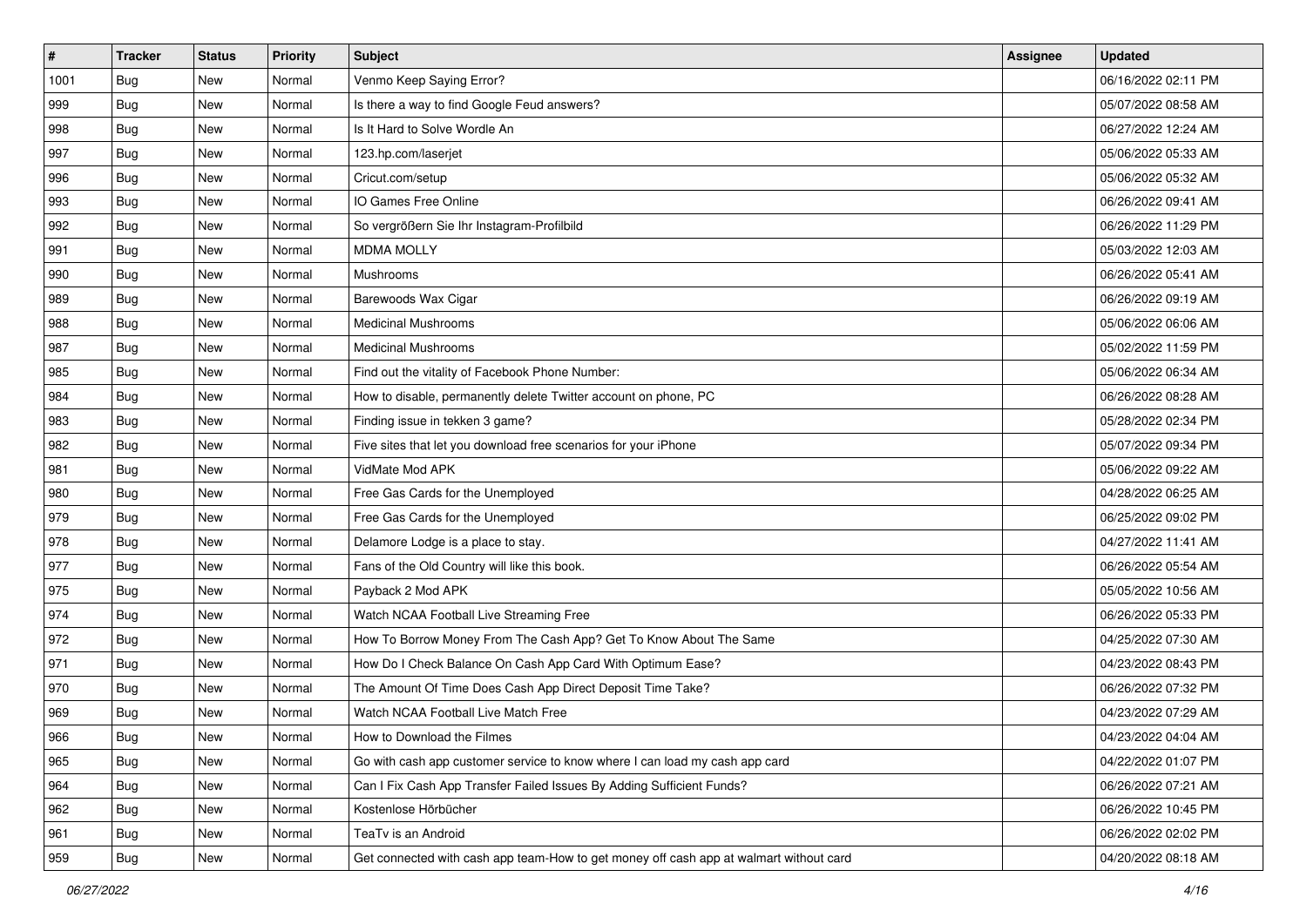| $\vert$ # | <b>Tracker</b> | <b>Status</b> | Priority | <b>Subject</b>                                                                   | Assignee | <b>Updated</b>      |
|-----------|----------------|---------------|----------|----------------------------------------------------------------------------------|----------|---------------------|
| 958       | <b>Bug</b>     | New           | Normal   | Avail Cash app support service to know Sutton bank cash app number               |          | 06/26/2022 08:46 AM |
| 957       | <b>Bug</b>     | New           | Normal   | From Where I Can Get Cheap Writing Services?                                     |          | 04/20/2022 05:06 AM |
| 956       | <b>Bug</b>     | New           | Normal   | FNF Free Mods Online                                                             |          | 06/25/2022 09:59 PM |
| 954       | <b>Bug</b>     | New           | Normal   | AZ Screen Recorder Mod                                                           |          | 06/25/2022 11:24 PM |
| 953       | <b>Bug</b>     | <b>New</b>    | Normal   | Manga Dogs - Read Your Favorite Comics on Your Smartphone                        |          | 04/20/2022 05:25 AM |
| 952       | Bug            | New           | Normal   | Canon IJ Network Tool                                                            |          | 06/26/2022 10:35 AM |
| 951       | <b>Bug</b>     | New           | Normal   | Canon.com/ijsetup                                                                |          | 04/20/2022 10:18 AM |
| 950       | <b>Bug</b>     | New           | Normal   | ij.start canon                                                                   |          | 06/26/2022 04:35 AM |
| 949       | <b>Bug</b>     | New           | Normal   | <b>Educational Games</b>                                                         |          | 06/15/2022 09:11 PM |
| 948       | Bug            | <b>New</b>    | Normal   | Canon IJ Network Tool                                                            |          | 04/20/2022 11:53 AM |
| 947       | Bug            | New           | Normal   | is Disney Now and Disney Plus different?                                         |          | 04/14/2022 09:53 AM |
| 946       | Bug            | New           | Normal   | What is Plex and Is Plex Legal?                                                  |          | 06/26/2022 05:23 AM |
| 945       | Bug            | New           | Normal   | TikTok 18 Mod Apk For Your Android                                               |          | 04/13/2022 09:32 AM |
| 943       | <b>Bug</b>     | New           | Normal   | ij.start canon                                                                   |          | 04/13/2022 08:52 AM |
| 942       | <b>Bug</b>     | New           | Normal   | Canon IJ Network Tool                                                            |          | 04/13/2022 08:45 AM |
| 941       | Bug            | New           | Normal   | is Disney Now and Disney Plus different?                                         |          | 06/26/2022 12:10 PM |
| 940       | <b>Bug</b>     | New           | Normal   | What is Plex and Is Plex Legal?                                                  |          | 06/26/2022 04:50 PM |
| 935       | <b>Bug</b>     | <b>New</b>    | Normal   | MovieBox Pro Apk - Watch Movies and TV Shows on Your Android Phone               |          | 06/26/2022 04:11 AM |
| 934       | <b>Bug</b>     | New           | Normal   | MovieBox Pro Apk - Watch Movies and TV Shows on Your Android Phone               |          | 05/10/2022 11:01 AM |
| 933       | <b>Bug</b>     | New           | Normal   | How Can I Watch Movies on My Mobile Phone                                        |          | 06/24/2022 12:55 AM |
| 932       | <b>Bug</b>     | New           | Normal   | The best epic, long-playing PC games will consume days of your life.             |          | 05/15/2022 07:44 PM |
| 930       | <b>Bug</b>     | New           | Normal   | The best free games online                                                       |          | 04/12/2022 09:05 AM |
| 929       | Bug            | <b>New</b>    | Normal   | Canon IJ Network Tool                                                            |          | 04/12/2022 08:32 AM |
| 928       | <b>Bug</b>     | New           | Normal   | How Does Sutton Bank Cash App Customer Service Help In Answering Your Questions? |          | 04/12/2022 11:36 AM |
| 926       | <b>Bug</b>     | New           | Normal   | tavor 7                                                                          |          | 06/22/2022 05:08 PM |
| 925       | Bug            | New           | Normal   | tavor 7                                                                          |          | 06/15/2022 03:45 AM |
| 924       | <b>Bug</b>     | New           | Normal   | buy tec 9                                                                        |          | 04/11/2022 02:54 PM |
| 923       | <b>Bug</b>     | New           | Normal   | frenchies for sale                                                               |          | 04/11/2022 02:35 PM |
| 922       | Bug            | New           | Normal   | Why Is The Need For Assignment Writing Services?                                 |          | 06/26/2022 12:42 PM |
| 921       | <b>Bug</b>     | New           | Normal   | Canon IJ Network Tool                                                            |          | 04/11/2022 09:00 AM |
| 920       | <b>Bug</b>     | New           | Normal   | Where I Can Get Essay Writing Services?                                          |          | 04/11/2022 08:35 AM |
| 918       | <b>Bug</b>     | New           | Normal   | Antivirus for IOS                                                                |          | 06/16/2022 10:36 PM |
| 917       | <b>Bug</b>     | New           | Normal   | Random Person Sent Me Money on Cash App-find solution?                           |          | 04/09/2022 12:32 PM |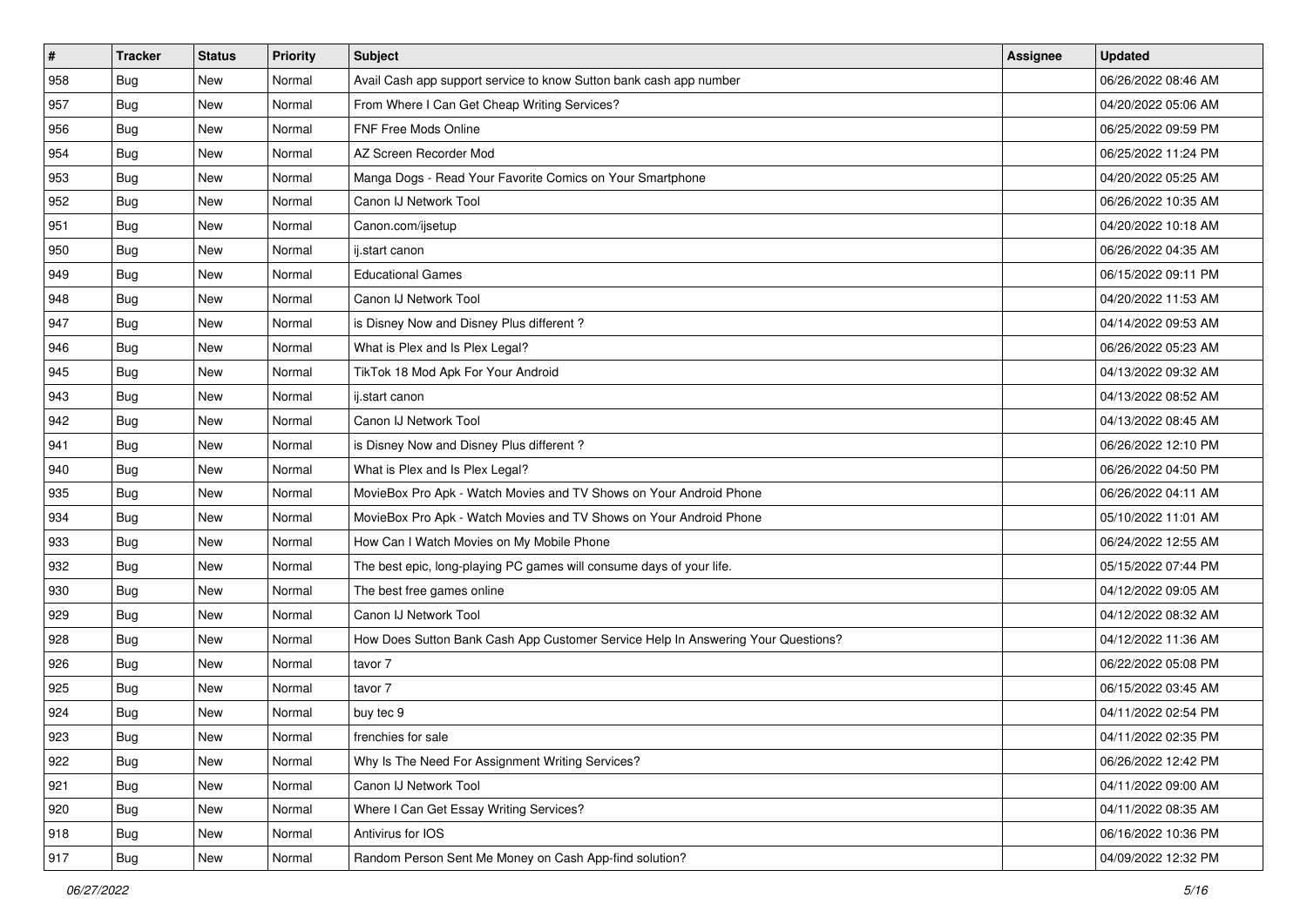| $\sharp$ | <b>Tracker</b> | <b>Status</b> | <b>Priority</b> | <b>Subject</b>                                                              | <b>Assignee</b> | <b>Updated</b>      |
|----------|----------------|---------------|-----------------|-----------------------------------------------------------------------------|-----------------|---------------------|
| 916      | <b>Bug</b>     | New           | Normal          | How long does it take to write a book?                                      |                 | 04/07/2022 12:15 PM |
| 915      | <b>Bug</b>     | New           | Normal          | Finance dissertation writing                                                |                 | 04/07/2022 09:22 AM |
| 914      | Bug            | New           | Normal          | Wordle: how to play fashion games for free?                                 |                 | 04/07/2022 08:30 AM |
| 913      | <b>Bug</b>     | <b>New</b>    | Normal          | Canon IJ Network Tool                                                       |                 | 04/07/2022 06:21 AM |
| 912      | Bug            | New           | Normal          | Cuphead Mobile Game Review                                                  |                 | 06/09/2022 10:14 AM |
| 911      | <b>Bug</b>     | New           | Normal          | Aluminum Windows & Doors                                                    |                 | 04/06/2022 08:10 PM |
| 910      | Bug            | New           | Normal          | Each content looks unisize or not formated                                  |                 | 04/06/2022 11:21 AM |
| 909      | <b>Bug</b>     | New           | Normal          | Toca Life World APK                                                         |                 | 04/06/2022 04:52 AM |
| 908      | Bug            | New           | Normal          | Toca Life World APK                                                         |                 | 04/06/2022 03:18 AM |
| 907      | Bug            | New           | Normal          | Canon IJ Network Tool                                                       |                 | 04/04/2022 10:43 AM |
| 906      | <b>Bug</b>     | New           | Normal          | How To Change Cash App From Business To Personal Account For Any Reasons?   |                 | 04/04/2022 09:57 AM |
| 905      | <b>Bug</b>     | New           | Normal          | MINI MILITIA MOD APK                                                        |                 | 05/19/2022 01:54 PM |
| 898      | Bug            | New           | Normal          | Shadow Fight 2 Mod APK                                                      |                 | 04/02/2022 09:17 AM |
| 895      | <b>Bug</b>     | New           | Normal          | Cash App Scams                                                              |                 | 06/18/2022 02:36 PM |
| 893      | <b>Bug</b>     | <b>New</b>    | Normal          | klingeltone                                                                 |                 | 04/13/2022 11:06 AM |
| 892      | Bug            | New           | Normal          | Good game                                                                   |                 | 04/01/2022 09:15 AM |
| 891      | <b>Bug</b>     | <b>New</b>    | Normal          | The most interesting game today, have you tried it?                         |                 | 04/01/2022 09:17 AM |
| 889      | Bug            | New           | Normal          | What is Plex and how it's work?                                             |                 | 04/01/2022 09:14 AM |
| 888      | Bug            | New           | Normal          | Is the Fox News Channel on Roku free?                                       |                 | 04/25/2022 08:04 AM |
| 887      | Bug            | New           | Normal          | What is Plex and how it's work?                                             |                 | 04/01/2022 09:16 AM |
| 886      | <b>Bug</b>     | New           | Normal          | Is the Fox News Channel on Roku free?                                       |                 | 04/01/2022 09:16 AM |
| 885      | Bug            | New           | Normal          | How to Install the Tele Latino App For Android                              |                 | 03/28/2022 04:10 AM |
| 884      | Bug            | New           | Normal          | Why do Subway Surfers popular                                               |                 | 04/01/2022 09:16 AM |
| 883      | <b>Bug</b>     | New           | Normal          | Langweilen Sie sich jemals bei der gleichen alten Schriftart auf Instagram? |                 | 04/01/2022 09:16 AM |
| 882      | Bug            | New           | Normal          | How to change bank account on cash app?                                     |                 | 04/01/2022 09:16 AM |
| 880      | Bug            | New           | Normal          | Why do Subway Surfers popular                                               |                 | 04/01/2022 09:16 AM |
| 878      | <b>Bug</b>     | New           | Normal          | Wie ist instazoom hilfreich beim Herunterladen von Instagram-Profilbildern  |                 | 04/08/2022 09:28 PM |
| 876      | <b>Bug</b>     | New           | Normal          | Download Full-Size Profile Pictures of Your Favorite Users With InstaDP     |                 | 04/01/2022 09:12 AM |
| 875      | <b>Bug</b>     | New           | Normal          | Red ball game                                                               |                 | 04/01/2022 09:15 AM |
| 874      | <b>Bug</b>     | New           | Normal          | Cómo descargar Minecraft Apk                                                |                 | 06/26/2022 08:01 AM |
| 873      | Bug            | New           | Normal          | Klingeltöne mp3                                                             |                 | 04/13/2022 11:03 AM |
| 872      | <b>Bug</b>     | New           | Normal          | Poppy Playtime Horror Game Free                                             |                 | 04/01/2022 09:11 AM |
| 870      | <b>Bug</b>     | New           | Normal          | <b>Mahjong Solitaire</b>                                                    |                 | 04/01/2022 09:12 AM |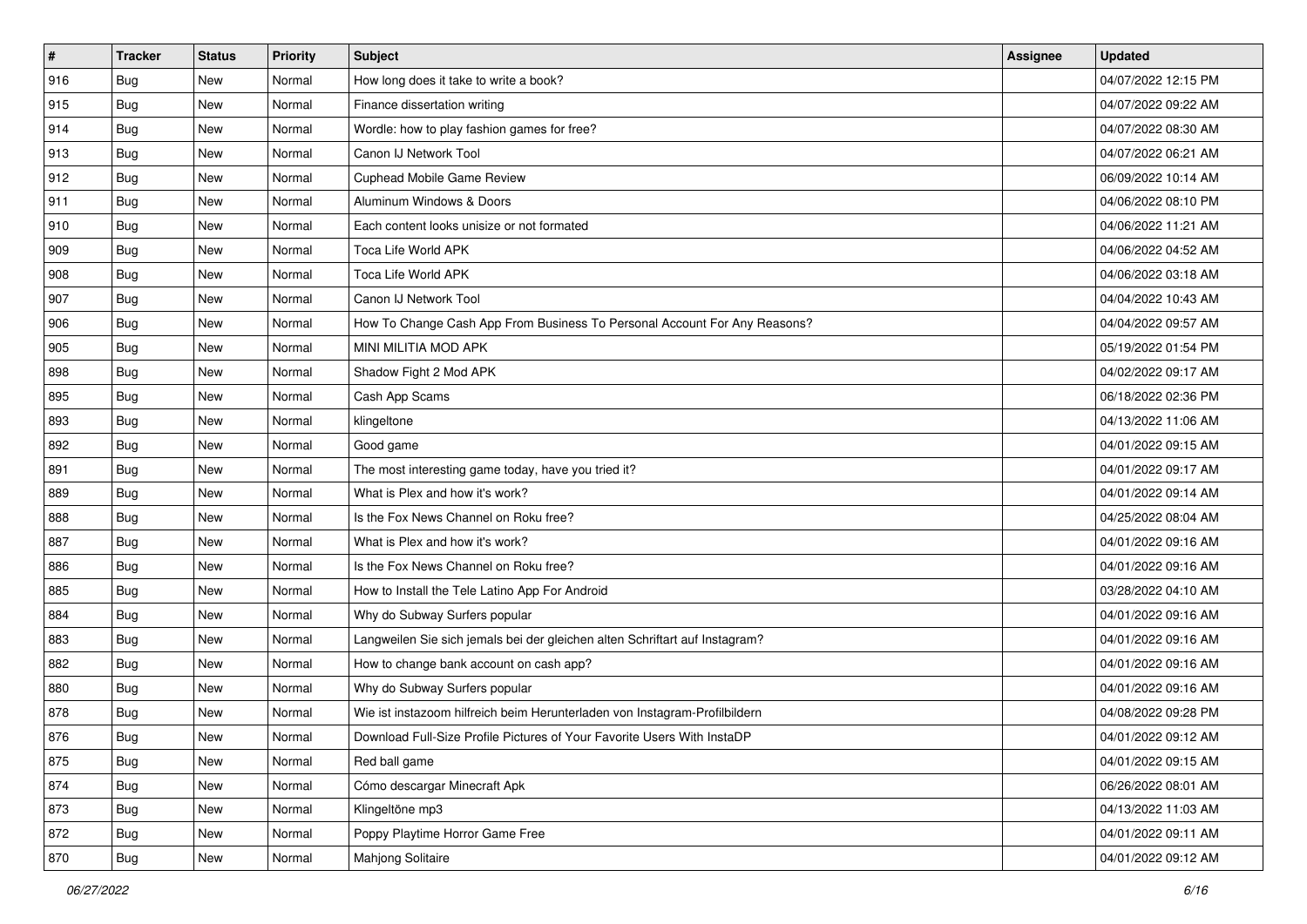| $\sharp$ | <b>Tracker</b> | <b>Status</b> | Priority | <b>Subject</b>                                                                   | <b>Assignee</b> | <b>Updated</b>      |
|----------|----------------|---------------|----------|----------------------------------------------------------------------------------|-----------------|---------------------|
| 869      | <b>Bug</b>     | New           | Normal   | Sonnerie Post Malone 2022                                                        |                 | 04/13/2022 11:05 AM |
| 865      | Bug            | New           | Normal   | Canon IJ Printer Utility                                                         |                 | 05/18/2022 07:24 PM |
| 864      | Bug            | New           | Normal   | Canon IJ Network Tool                                                            |                 | 04/01/2022 09:14 AM |
| 863      | <b>Bug</b>     | <b>New</b>    | Normal   | Canon IJ Network Tool                                                            |                 | 04/01/2022 09:12 AM |
| 862      | Bug            | New           | Normal   | none                                                                             |                 | 04/01/2022 09:11 AM |
| 859      | <b>Bug</b>     | <b>New</b>    | Normal   | Canon IJ Network Tool                                                            |                 | 04/01/2022 09:13 AM |
| 857      | Bug            | New           | Normal   | Welcome to the world of classic retro games                                      |                 | 04/01/2022 09:13 AM |
| 856      | <b>Bug</b>     | New           | Normal   | Online Classes Assistance Help For Student                                       |                 | 04/01/2022 09:13 AM |
| 855      | Bug            | New           | Normal   | Online Classes Assistance Help For Student                                       |                 | 04/01/2022 09:13 AM |
| 854      | Bug            | New           | Normal   | How To Resolve Password Problems Through Facebook Customer Service?              |                 | 04/09/2022 06:11 PM |
| 853      | <b>Bug</b>     | New           | Normal   | what is dr laser                                                                 |                 | 04/01/2022 09:13 AM |
| 852      | Bug            | New           | Normal   | How to cancel your French Bee flight within 24 hours?                            |                 | 04/01/2022 09:13 AM |
| 851      | Bug            | New           | Normal   | Laden Sie den kostenlosen MP3-Klingelton für Ihr Mobiltelefon herunter           |                 | 04/01/2022 09:14 AM |
| 850      | <b>Bug</b>     | New           | Normal   | Puppy Playtime APK Android                                                       |                 | 04/01/2022 09:14 AM |
| 849      | <b>Bug</b>     | <b>New</b>    | Normal   | FutEmax App Apk - Watch Soccer, Fantasy Football, And More On Your Mobile Device |                 | 04/01/2022 09:04 AM |
| 844      | Bug            | New           | Normal   | To know Chime Routing Number call on the helpline number                         |                 | 04/01/2022 08:58 AM |
| 843      | <b>Bug</b>     | <b>New</b>    | Normal   | Canon IJ Network Tool                                                            |                 | 04/01/2022 08:58 AM |
| 842      | Bug            | New           | Normal   | Join the fun game                                                                |                 | 04/01/2022 08:58 AM |
| 841      | <b>Bug</b>     | New           | Normal   | How do I activate FOX NOW?                                                       |                 | 04/01/2022 08:58 AM |
| 840      | Bug            | New           | Normal   | Is Tubi really free and legal?                                                   |                 | 04/01/2022 08:58 AM |
| 839      | <b>Bug</b>     | New           | Normal   | How do I activate FOX NOW?                                                       |                 | 04/01/2022 08:58 AM |
| 838      | Bug            | New           | Normal   | Celebrity Hunter Mod apk - Como instalá-lo                                       |                 | 04/01/2022 08:58 AM |
| 836      | Bug            | New           | Normal   | What Is The Required Amount To Pay As Cash App Clearance Fee?                    |                 | 04/01/2022 09:00 AM |
| 835      | <b>Bug</b>     | New           | Normal   | Build your strong army with Taming io                                            |                 | 04/01/2022 08:59 AM |
| 834      | Bug            | New           | Normal   | Grasp the secret to relieve stress and fatigue                                   |                 | 04/01/2022 08:57 AM |
| 833      | Bug            | New           | Normal   | Does Direct Deposit Hit Chime- seek Chime Customer Service                       |                 | 04/01/2022 08:59 AM |
| 832      | <b>Bug</b>     | New           | Normal   | Choque Royale Mod Apk                                                            |                 | 04/01/2022 08:59 AM |
| 831      | I Bug          | New           | Normal   | Build and shoot                                                                  |                 | 05/29/2022 04:47 PM |
| 830      | <b>Bug</b>     | New           | Normal   | Poppy Playtime APK                                                               |                 | 04/01/2022 08:59 AM |
| 828      | <b>Bug</b>     | New           | Normal   | Nursery management                                                               |                 | 06/13/2022 08:55 AM |
| 827      | Bug            | New           | Normal   | Come To Know The Required Steps To Unlock Cash App Account                       |                 | 04/01/2022 08:59 AM |
| 826      | <b>Bug</b>     | New           | Normal   | How to Dowload MXL TV Premium                                                    |                 | 05/26/2022 03:34 PM |
| 825      | <b>Bug</b>     | New           | Normal   | Lucky Patcher Download                                                           |                 | 06/26/2022 06:09 PM |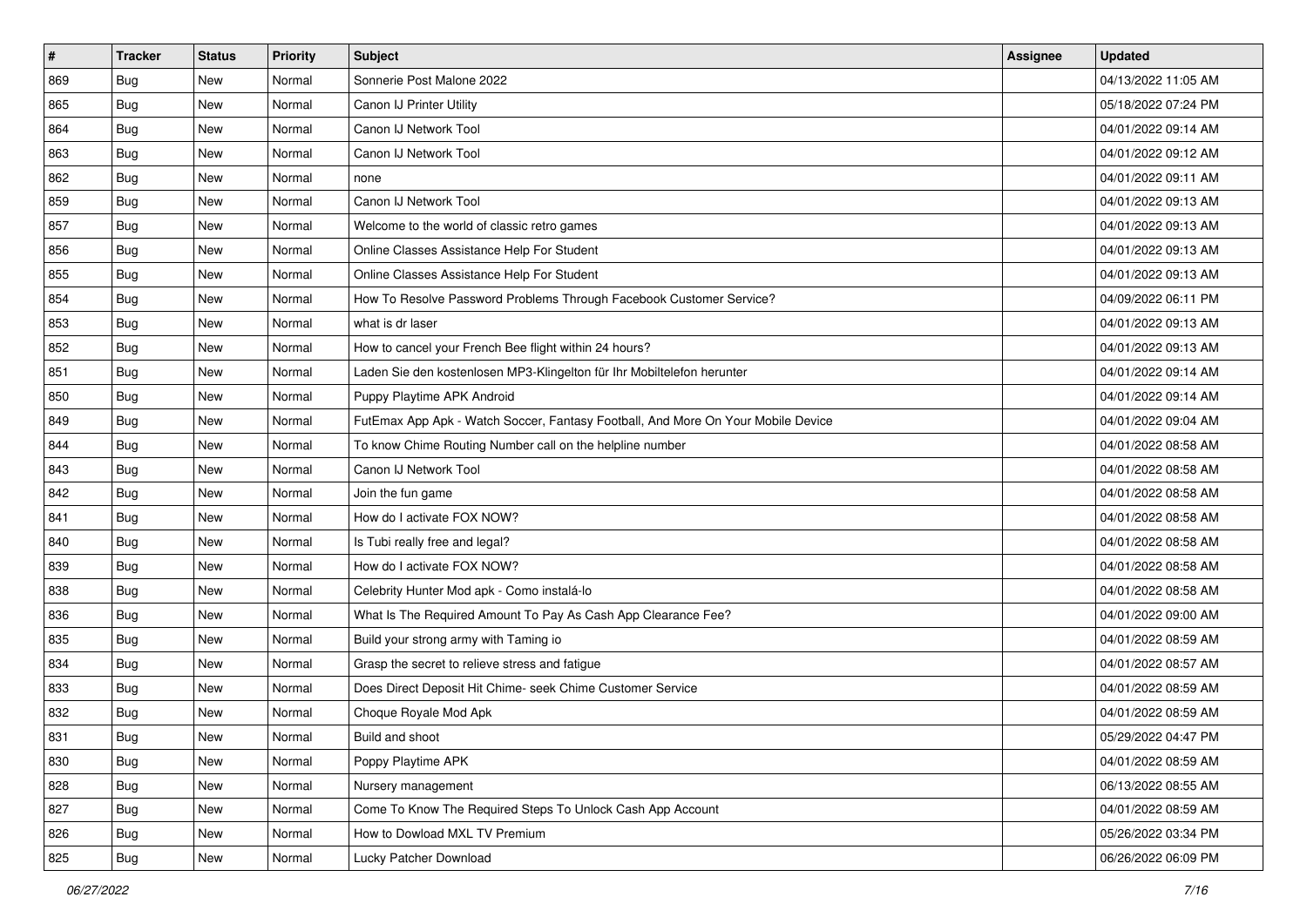| $\sharp$ | <b>Tracker</b> | <b>Status</b> | <b>Priority</b> | Subject                                                                       | <b>Assignee</b> | <b>Updated</b>      |
|----------|----------------|---------------|-----------------|-------------------------------------------------------------------------------|-----------------|---------------------|
| 822      | <b>Bug</b>     | New           | Normal          | Dowload Your Boyfriend Game                                                   |                 | 06/26/2022 02:21 PM |
| 821      | <b>Bug</b>     | New           | Normal          | Nicoo - A Review of the Popular Battle Royale Game                            |                 | 04/01/2022 08:56 AM |
| 820      | Bug            | New           | Normal          | Metal Slug Apk para Android                                                   |                 | 06/26/2022 07:14 PM |
| 819      | <b>Bug</b>     | <b>New</b>    | Normal          | Metal Slug Apk para Android                                                   |                 | 04/01/2022 08:59 AM |
| 817      | <b>Bug</b>     | New           | Normal          | Pacman 30th Anniversary                                                       |                 | 06/26/2022 04:13 PM |
| 816      | <b>Bug</b>     | New           | Normal          | Play Scribble io fun with everyone                                            |                 | 06/23/2022 10:52 AM |
| 811      | Bug            | New           | Normal          | Canon IJ Network Tool                                                         |                 | 06/26/2022 12:58 PM |
| 809      | <b>Bug</b>     | New           | Normal          | Smash Karts - immerse yourself in the exciting race                           |                 | 06/26/2022 04:49 PM |
| 808      | <b>Bug</b>     | New           | Normal          | Sinnvolle Guten-Morgen-Grüße                                                  |                 | 06/25/2022 12:09 PM |
| 807      | Bug            | New           | Normal          | 1v1Battle is a strategic action 'Build and shoot' game                        |                 | 04/01/2022 08:56 AM |
| 804      | <b>Bug</b>     | New           | Normal          | Review                                                                        |                 | 06/25/2022 05:07 PM |
| 802      | Bug            | New           | Normal          | Who Is an ETL Engineer                                                        |                 | 06/26/2022 05:48 PM |
| 801      | Bug            | New           | Normal          | Who Is an ETL Engineer                                                        |                 | 06/26/2022 04:29 PM |
| 800      | <b>Bug</b>     | New           | Normal          | Who Is an ETL Engineer                                                        |                 | 06/25/2022 10:31 PM |
| 799      | <b>Bug</b>     | New           | Normal          | Who Is an ETL Engineer                                                        |                 | 06/26/2022 09:27 AM |
| 798      | Bug            | New           | Normal          | Who Is an ETL Engineer                                                        |                 | 06/26/2022 01:07 PM |
| 796      | <b>Bug</b>     | New           | Normal          | How Does Cash App ++ actually work and What is the process of it              |                 | 06/22/2022 07:03 AM |
| 795      | Bug            | New           | Normal          | Drift Boss - Exciting Race                                                    |                 | 06/26/2022 06:32 PM |
| 792      | <b>Bug</b>     | New           | Normal          | What is Google Camera Mod?                                                    |                 | 04/01/2022 08:59 AM |
| 791      | <b>Bug</b>     | New           | Normal          | Samsnung TV Plus is not working                                               |                 | 04/01/2022 09:03 AM |
| 790      | <b>Bug</b>     | New           | Normal          | My app                                                                        |                 | 04/01/2022 09:03 AM |
| 789      | <b>Bug</b>     | New           | Normal          | Full version                                                                  |                 | 06/26/2022 02:47 PM |
| 788      | Bug            | New           | Normal          | Intro Maker Mod APK                                                           |                 | 06/26/2022 11:01 AM |
| 787      | <b>Bug</b>     | New           | Normal          | Assured Assignment Help                                                       |                 | 06/26/2022 06:14 PM |
| 786      | Bug            | New           | Normal          | Best Assignment Help in Australia & UK                                        |                 | 06/21/2022 09:28 PM |
| 785      | <b>Bug</b>     | New           | Normal          | How To Get Money Off Cash App Without Card Or With A Card?                    |                 | 06/26/2022 06:26 PM |
| 784      | <b>Bug</b>     | New           | Normal          | How To Add Money On Cash App Card And Check The Funds?                        |                 | 06/26/2022 01:43 PM |
| 783      | Bug            | New           | Normal          | How Do I Determine The Reasons And Solutions To Fix Cash App Transfer Failed? |                 | 06/26/2022 12:30 PM |
| 782      | <b>Bug</b>     | New           | Normal          | Comment faire une sonnerie téléphonique                                       |                 | 06/24/2022 01:32 PM |
| 781      | Bug            | New           | Normal          | Free Whatsapp Group to Join                                                   |                 | 06/25/2022 01:25 AM |
| 777      | Bug            | New           | Normal          | Obtain driving instructions using Google Maps.                                |                 | 06/26/2022 11:30 AM |
| 776      | <b>Bug</b>     | New           | Normal          | Wibargain                                                                     |                 | 06/17/2022 08:52 PM |
| 775      | <b>Bug</b>     | New           | Normal          | cash app                                                                      |                 | 02/14/2022 08:20 AM |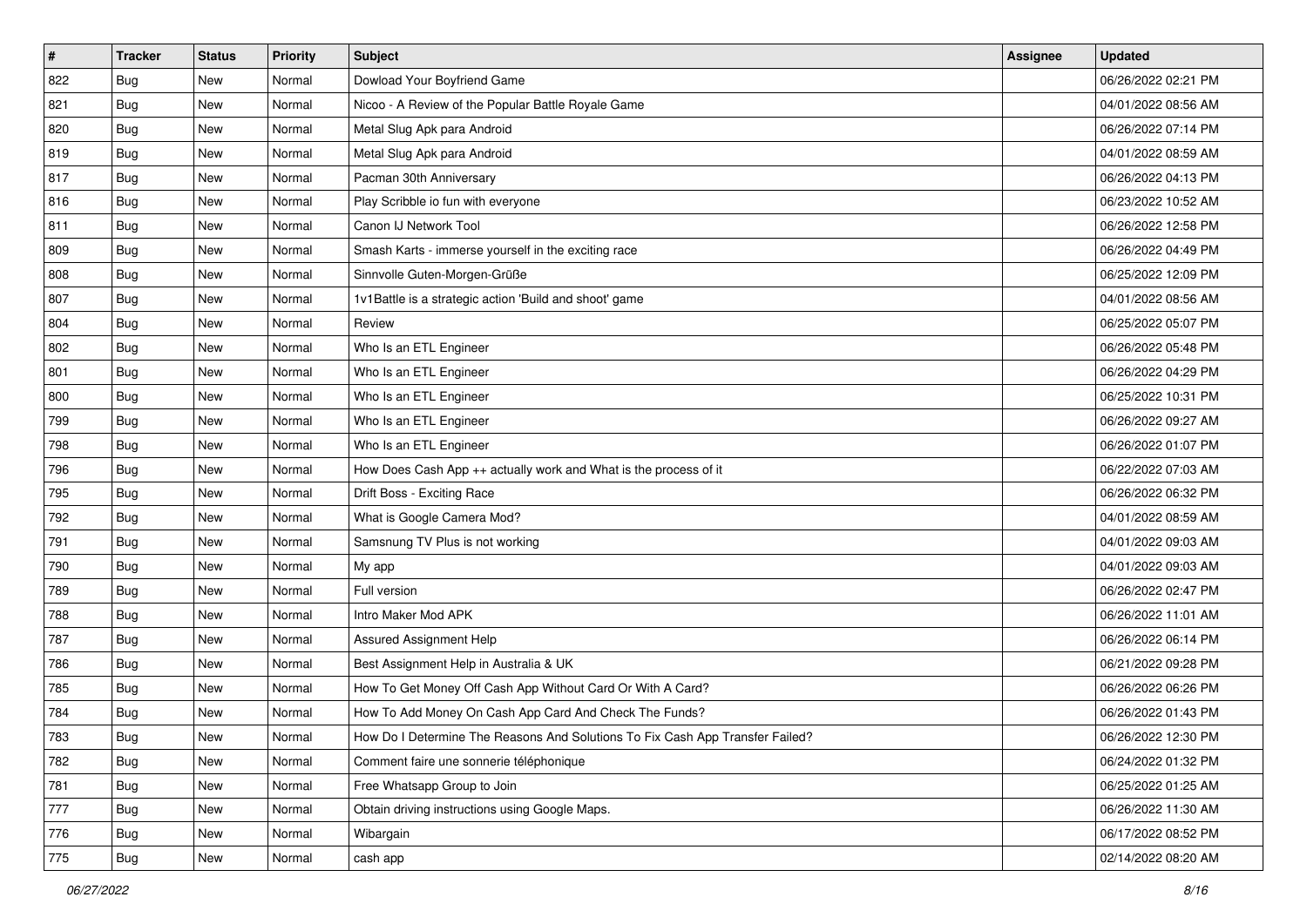| $\vert$ # | <b>Tracker</b> | <b>Status</b> | <b>Priority</b> | Subject                                                                                             | <b>Assignee</b> | <b>Updated</b>      |
|-----------|----------------|---------------|-----------------|-----------------------------------------------------------------------------------------------------|-----------------|---------------------|
| 774       | <b>Bug</b>     | New           | Normal          | Follow proper initiatives                                                                           |                 | 06/26/2022 10:40 PM |
| 773       | <b>Bug</b>     | New           | Normal          | Spades - Play online free                                                                           |                 | 06/26/2022 07:18 PM |
| 772       | <b>Bug</b>     | New           | Normal          | united airlines baggage policy                                                                      |                 | 06/26/2022 05:25 AM |
| 771       | <b>Bug</b>     | New           | Normal          | united airlines baggage policy                                                                      |                 | 06/26/2022 07:19 AM |
| 770       | Bug            | <b>New</b>    | Normal          | Canon IJ Network Tool                                                                               |                 | 06/26/2022 09:12 AM |
| 769       | <b>Bug</b>     | New           | Normal          | check my cash app                                                                                   |                 | 06/26/2022 08:33 PM |
| 768       | <b>Bug</b>     | New           | Normal          | Where can you buy best jackets online?                                                              |                 | 06/26/2022 01:50 PM |
| 767       | <b>Bug</b>     | New           | Normal          | apkmod                                                                                              |                 | 06/26/2022 07:59 AM |
| 766       | <b>Bug</b>     | New           | Normal          | Pobreflix Mod APK Review                                                                            |                 | 06/23/2022 01:39 AM |
| 765       | Bug            | <b>New</b>    | Normal          | Follow proper initiatives to check my cash app                                                      |                 | 06/25/2022 10:08 AM |
| 764       | <b>Bug</b>     | New           | Normal          | What is available to see what I can watch HBO Max?                                                  |                 | 06/26/2022 08:52 PM |
| 763       | Bug            | New           | High            | How to Make a Ringtone on Your iPhone                                                               |                 | 06/25/2022 10:31 PM |
| 762       | Bug            | New           | Normal          | How To Add Money To A Cash App Card If Struggling With Low Amount?                                  |                 | 06/24/2022 07:48 AM |
| 760       | <b>Bug</b>     | New           | Normal          | apkmod                                                                                              |                 | 05/20/2022 05:32 AM |
| 758       | <b>Bug</b>     | New           | Normal          | How Do I Study Consistently For Hours?                                                              |                 | 04/01/2022 09:01 AM |
| 757       | Bug            | New           | Normal          | Why Is Issue of Car Maintenance so Famous for the Consumers?                                        |                 | 04/01/2022 09:01 AM |
| 754       | <b>Bug</b>     | New           | Normal          | Cómo descargar tonos gratis de teléfono celular                                                     |                 | 06/26/2022 01:56 PM |
| 753       | <b>Bug</b>     | New           | Normal          | onlineessaygrader                                                                                   |                 | 04/01/2022 09:01 AM |
| 752       | <b>Bug</b>     | New           | Normal          | Plagerism checker                                                                                   |                 | 06/26/2022 06:33 PM |
| 750       | <b>Bug</b>     | New           | Normal          | Create a Report Template                                                                            |                 | 06/26/2022 04:27 PM |
| 749       | <b>Bug</b>     | New           | Normal          | The Best Bubble Shooter Game for Android                                                            |                 | 06/26/2022 12:12 PM |
| 748       | <b>Bug</b>     | New           | Normal          | Il y a quelques façons d'obtenir des sonneries gratuites pour votre iPhone                          |                 | 06/26/2022 11:24 PM |
| 747       | Bug            | <b>New</b>    | Normal          | How to Install Tyflex Plus on Your Android Device                                                   |                 | 06/26/2022 08:16 AM |
| 744       | <b>Bug</b>     | New           | Normal          | <b>Pixel Survive</b>                                                                                |                 | 04/01/2022 09:02 AM |
| 743       | <b>Bug</b>     | New           | Normal          | They promote 'pixel art' contests and a 'game jam' related to the work and figure of Carlos Casares |                 | 04/15/2022 09:12 PM |
| 742       | Bug            | New           | Normal          | How Long Does Cash App Support Take To Respond For A Better Support?                                |                 | 06/25/2022 11:00 PM |
| 741       | <b>Bug</b>     | New           | Normal          | <b>Blockchain Technology Solutions</b>                                                              |                 | 06/26/2022 02:19 AM |
| 739       | Bug            | New           | Normal          | law dissertation help                                                                               |                 | 04/01/2022 09:02 AM |
| 738       | Bug            | New           | Normal          | How Much Amount Do I Get Using The Referral Code For Cash App?                                      |                 | 04/01/2022 09:03 AM |
| 737       | Bug            | New           | Normal          | How Do I Talk To A Live Person At Facebook If Anything Is Doubtful?                                 |                 | 04/01/2022 09:20 AM |
| 736       | Bug            | New           | Normal          | Want to Edit in My Website (transfer-factor.net) Unfortunately, Unable to Edit It                   |                 | 06/24/2022 07:32 AM |
| 735       | Bug            | New           | Normal          | A quick fix of how to get money back from cash app stocks                                           |                 | 06/26/2022 01:31 PM |
| 734       | <b>Bug</b>     | New           | Normal          | DR. STRANGE: Multiverse of Scheduling Madness!                                                      |                 | 04/01/2022 09:33 AM |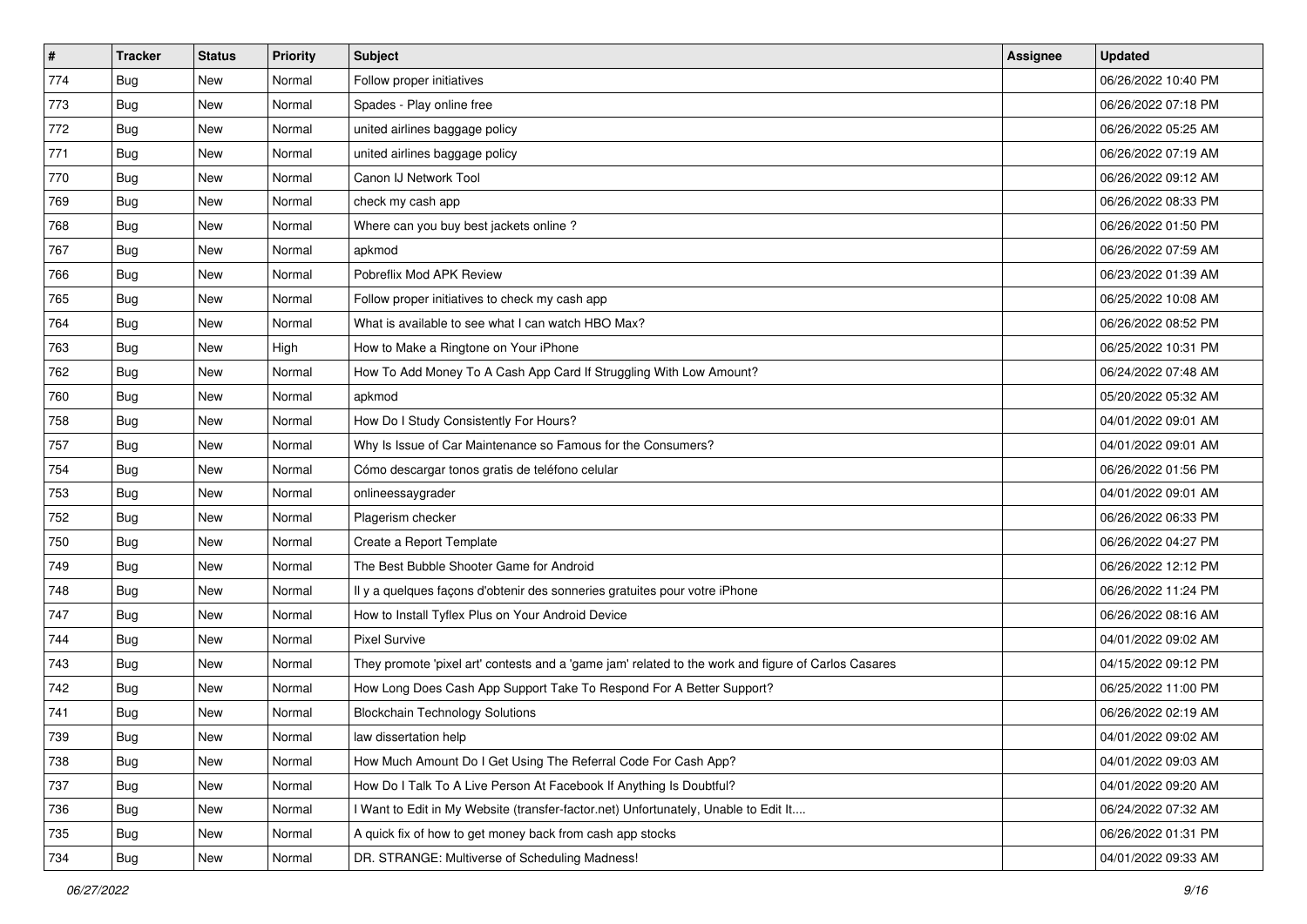| $\vert$ # | <b>Tracker</b> | <b>Status</b> | <b>Priority</b> | Subject                                                                      | <b>Assignee</b> | <b>Updated</b>      |
|-----------|----------------|---------------|-----------------|------------------------------------------------------------------------------|-----------------|---------------------|
| 733       | Bug            | New           | Normal          | How does one go about getting a book deal?                                   |                 | 04/01/2022 09:33 AM |
| 732       | <b>Bug</b>     | New           | Normal          | Get rectifications steps about why cash app transfer failed                  |                 | 06/26/2022 03:28 PM |
| 731       | <b>Bug</b>     | New           | Normal          | Avail Of Cash App Customer Service If Unable To Down Cash App Mobile App?    |                 | 06/25/2022 08:36 PM |
| 730       | <b>Bug</b>     | <b>New</b>    | Normal          | Canon IJ Network Tool                                                        |                 | 06/26/2022 05:51 PM |
| 729       | <b>Bug</b>     | New           | Normal          | Canon IJ Network Tool                                                        |                 | 04/01/2022 09:33 AM |
| 728       | <b>Bug</b>     | New           | Normal          | Will Cash App refund money if scammed? Hitches With Optimum Ease             |                 | 06/26/2022 06:15 AM |
| 726       | Bug            | New           | Normal          | Mobile Application Development Services                                      |                 | 06/25/2022 06:02 AM |
| 724       | <b>Bug</b>     | New           | Normal          | Dial Chime Customer support number for a quick response                      |                 | 06/25/2022 10:58 AM |
| 721       | <b>Bug</b>     | New           | Normal          | Cómo instalar un Mod Apk                                                     |                 | 06/24/2022 09:39 PM |
| 720       | Bug            | New           | Normal          | How does Cash App Phone Number provide a quick treatment?                    |                 | 06/25/2022 02:32 PM |
| 719       | <b>Bug</b>     | New           | Normal          | How Do I Send \$5000 Through Cash App Account With Ease?                     |                 | 06/26/2022 10:14 PM |
| 717       | Bug            | New           | Normal          | Disney Plus Apk - Watch Movies and TV Shows on Your Device                   |                 | 06/26/2022 04:56 AM |
| 716       | Bug            | New           | Normal          | La celebración de un BabyShower.                                             |                 | 06/26/2022 04:56 PM |
| 715       | <b>Bug</b>     | New           | Normal          | Puppy Playtime Descargar gratis                                              |                 | 06/25/2022 12:10 PM |
| 714       | <b>Bug</b>     | <b>New</b>    | Normal          | Cuevana 3 Premium - Enjoy Your Favorite Movies and TV Shows on Your Smart TV |                 | 06/26/2022 06:14 AM |
| 712       | Bug            | New           | Normal          | Tips and Tricks                                                              |                 | 06/26/2022 04:19 PM |
| 711       | <b>Bug</b>     | New           | Normal          | Human Fall Flat Apk Download                                                 |                 | 06/25/2022 09:44 AM |
| 710       | Bug            | New           | Normal          | Take Necessary Assistance If You Are Unable Activate Cash App Card           |                 | 06/25/2022 09:26 PM |
| 709       | Bug            | New           | Normal          | How To Load Cash App Card At Walmart Without Having To Face Any Hassle?      |                 | 06/25/2022 05:02 PM |
| 708       | <b>Bug</b>     | New           | Normal          | Efficient ways to proceed with the cash app dispute process?                 |                 | 06/26/2022 12:08 AM |
| 706       | Bug            | New           | Normal          | How Can You Cancel A Cash App Payment Without Any Prior Information?         |                 | 06/26/2022 09:13 AM |
| 705       | <b>Bug</b>     | New           | Normal          | wuxiaworld                                                                   |                 | 06/26/2022 01:43 PM |
| 704       | Bug            | New           | Normal          | Reach support team of Chime Customer Service for instant help                |                 | 06/25/2022 07:25 PM |
| 703       | <b>Bug</b>     | New           | Normal          | For real-time help, dial Facebook customer service number                    |                 | 06/25/2022 02:00 PM |
| 702       | Bug            | New           | Normal          | Avail Chime Customer Service to know How To Get Chime Bank Statement         |                 | 06/26/2022 11:41 AM |
| 701       | <b>Bug</b>     | New           | Normal          | Why Law Essay Helper UK is Necessary?                                        |                 | 06/24/2022 03:17 PM |
| 700       | <b>Bug</b>     | New           | Normal          | Cómo descargar Poppy Playtime                                                |                 | 04/01/2022 09:30 AM |
| 699       | Bug            | New           | Normal          | Would you be able to utilize Cash App Twitch?                                |                 | 06/26/2022 01:31 PM |
| 697       | <b>Bug</b>     | New           | Normal          | How to Descargar Pura TV For Android                                         |                 | 06/26/2022 11:36 PM |
| 696       | Bug            | New           | Normal          | How to Install the TuMangaOnline App                                         |                 | 06/26/2022 11:38 PM |
| 695       | <b>Bug</b>     | New           | Normal          | Refer Listas IPTV Apk                                                        |                 | 06/25/2022 08:23 PM |
| 692       | <b>Bug</b>     | New           | Normal          | Esports 888b                                                                 |                 | 06/12/2022 10:04 AM |
| 691       | <b>Bug</b>     | New           | Normal          | tea garden dublin                                                            |                 | 04/01/2022 09:31 AM |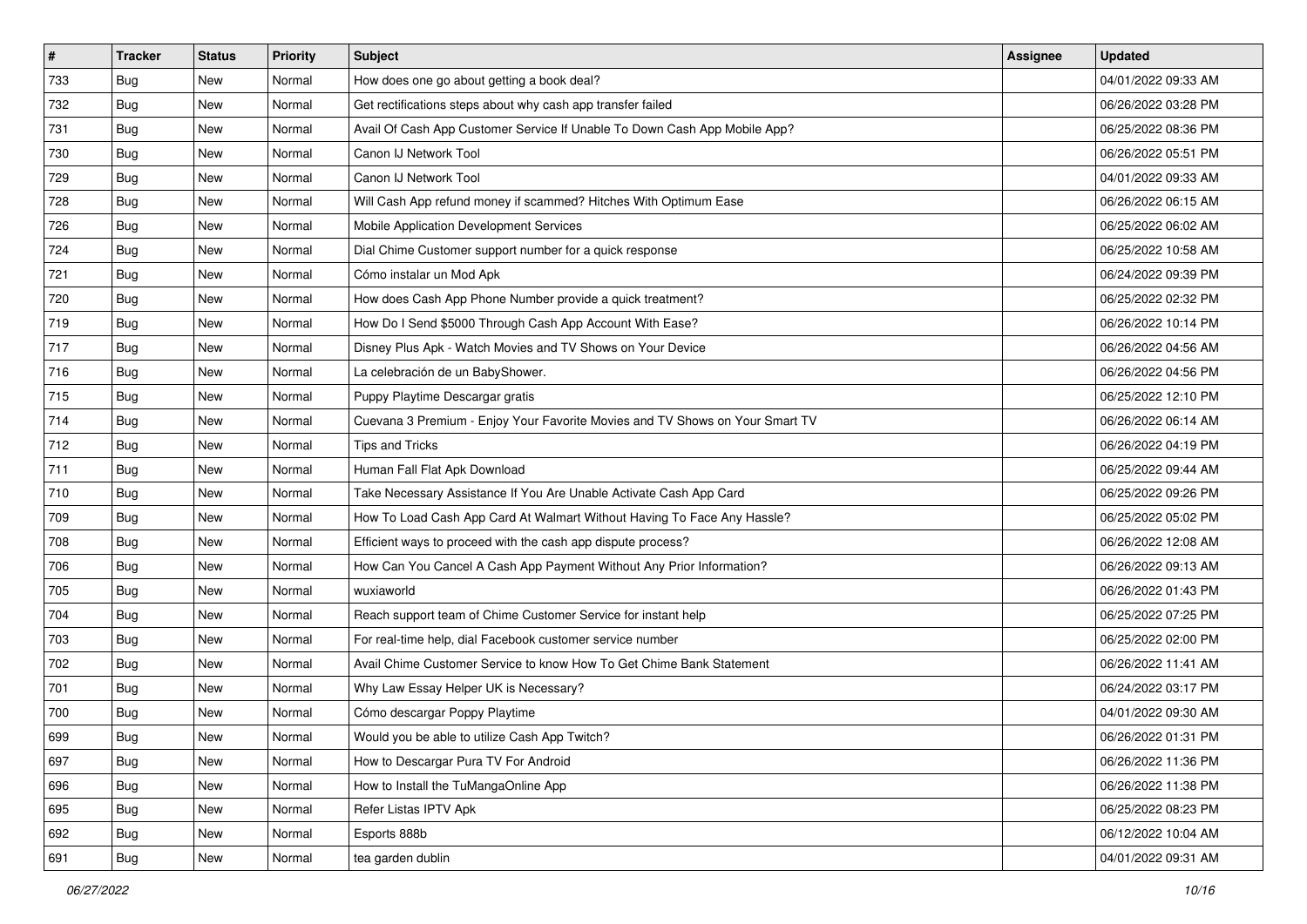| $\sharp$ | <b>Tracker</b> | <b>Status</b> | Priority | <b>Subject</b>                                                        | <b>Assignee</b> | <b>Updated</b>      |
|----------|----------------|---------------|----------|-----------------------------------------------------------------------|-----------------|---------------------|
| 690      | <b>Bug</b>     | New           | Normal   | campervan hire                                                        |                 | 06/26/2022 06:47 PM |
| 689      | Bug            | New           | Normal   | How to use twitch.tv/activate?                                        |                 | 06/25/2022 12:12 PM |
| 688      | Bug            | New           | Normal   | How to use twitch.tv/activate?                                        |                 | 06/24/2022 04:16 AM |
| 687      | <b>Bug</b>     | <b>New</b>    | Normal   | How to use twitch.tv/activate?                                        |                 | 06/26/2022 01:15 PM |
| 686      | Bug            | New           | Normal   | Welcome To The Most Demandable Mahipalpur Escorts Agency              |                 | 06/26/2022 04:37 AM |
| 684      | <b>Bug</b>     | <b>New</b>    | Normal   | Difference between paper map and online map                           |                 | 06/27/2022 12:34 AM |
| 682      | Bug            | New           | Normal   | Does Facebook customer service live chat allow to speak with someone? |                 | 06/26/2022 07:17 AM |
| 679      | <b>Bug</b>     | New           | Normal   | Word Finder helps you to play word games better                       |                 | 04/01/2022 09:34 AM |
| 678      | Bug            | New           | Normal   | How to be a winner in buidnow gg                                      |                 | 06/24/2022 06:57 AM |
| 677      | Bug            | New           | Normal   | Logo Design Services Near Me                                          |                 | 06/26/2022 02:32 AM |
| 676      | <b>Bug</b>     | New           | Normal   | Does Facebook customer service live chat allow to speak with someone? |                 | 04/01/2022 09:39 AM |
| 675      | Bug            | New           | Normal   | What Are Smart Tactics To Fix Cash App Transfer Failed Hurdles?       |                 | 06/16/2022 04:37 AM |
| 673      | Bug            | New           | Normal   | Learn the basics of pixel art - Clear grid                            |                 | 06/26/2022 04:57 PM |
| 672      | <b>Bug</b>     | New           | Normal   | The easiest way to delete ringtones on iPhone                         |                 | 06/25/2022 10:02 AM |
| 670      | Bug            | <b>New</b>    | Normal   | JTWhatsApp Apk - The New and Improved WhatsApp                        |                 | 06/17/2022 04:36 PM |
| 668      | Bug            | New           | Normal   | Get to know Cash App Refund Process here                              |                 | 06/25/2022 08:53 PM |
| 667      | <b>Bug</b>     | <b>New</b>    | Normal   | What Is a Ringtone?                                                   |                 | 06/25/2022 02:04 PM |
| 666      | Bug            | New           | Normal   | 470+ pages à colorier de Noël                                         |                 | 06/26/2022 04:55 PM |
| 664      | Bug            | New           | Normal   | Tea TV Apk Download - The Best Way to Watch Movies Offline            |                 | 06/26/2022 12:59 PM |
| 662      | Bug            | New           | Normal   | Oreo TV Download - The Easiest Way to Watch Live TV                   |                 | 06/26/2022 10:14 AM |
| 661      | <b>Bug</b>     | New           | Normal   | Turbo VPN MOD APK Download                                            |                 | 06/24/2022 08:51 AM |
| 660      | Bug            | New           | Normal   | Anchovies Nutrition Facts And Health Benefits                         |                 | 04/01/2022 09:40 AM |
| 659      | Bug            | New           | Normal   | Olive Oil Properties And Health Benefits                              |                 | 06/26/2022 12:59 AM |
| 658      | <b>Bug</b>     | New           | Normal   | Watermelon Nutrition Facts And Health Benefits                        |                 | 06/26/2022 08:33 AM |
| 657      | Bug            | New           | Normal   | Coconut Nutrition Facts And Health Benefits                           |                 | 06/26/2022 06:45 AM |
| 656      | Bug            | New           | Normal   | Kiwi Nutrition Facts And Health Benefits                              |                 | 06/23/2022 05:18 PM |
| 655      | <b>Bug</b>     | New           | Normal   | <b>Eggplant Health Benefits</b>                                       |                 | 06/26/2022 07:21 PM |
| 653      | Bug            | New           | Normal   | Jujube (Jinjoles): Properties And Health Benefits                     |                 | 06/25/2022 03:18 PM |
| 652      | <b>Bug</b>     | New           | Normal   | Sesame Health Benefits                                                |                 | 06/26/2022 09:38 AM |
| 651      | <b>Bug</b>     | New           | Normal   | Salmon Health Benefits                                                |                 | 06/27/2022 12:42 AM |
| 650      | Bug            | New           | Normal   | <b>Cherries Health Benefits</b>                                       |                 | 06/26/2022 12:57 AM |
| 645      | <b>Bug</b>     | New           | Normal   | thong tin chinh xac nhat hom nay                                      |                 | 06/26/2022 09:46 PM |
| 644      | <b>Bug</b>     | New           | Normal   | <b>TeaTV App Review</b>                                               |                 | 06/26/2022 04:40 PM |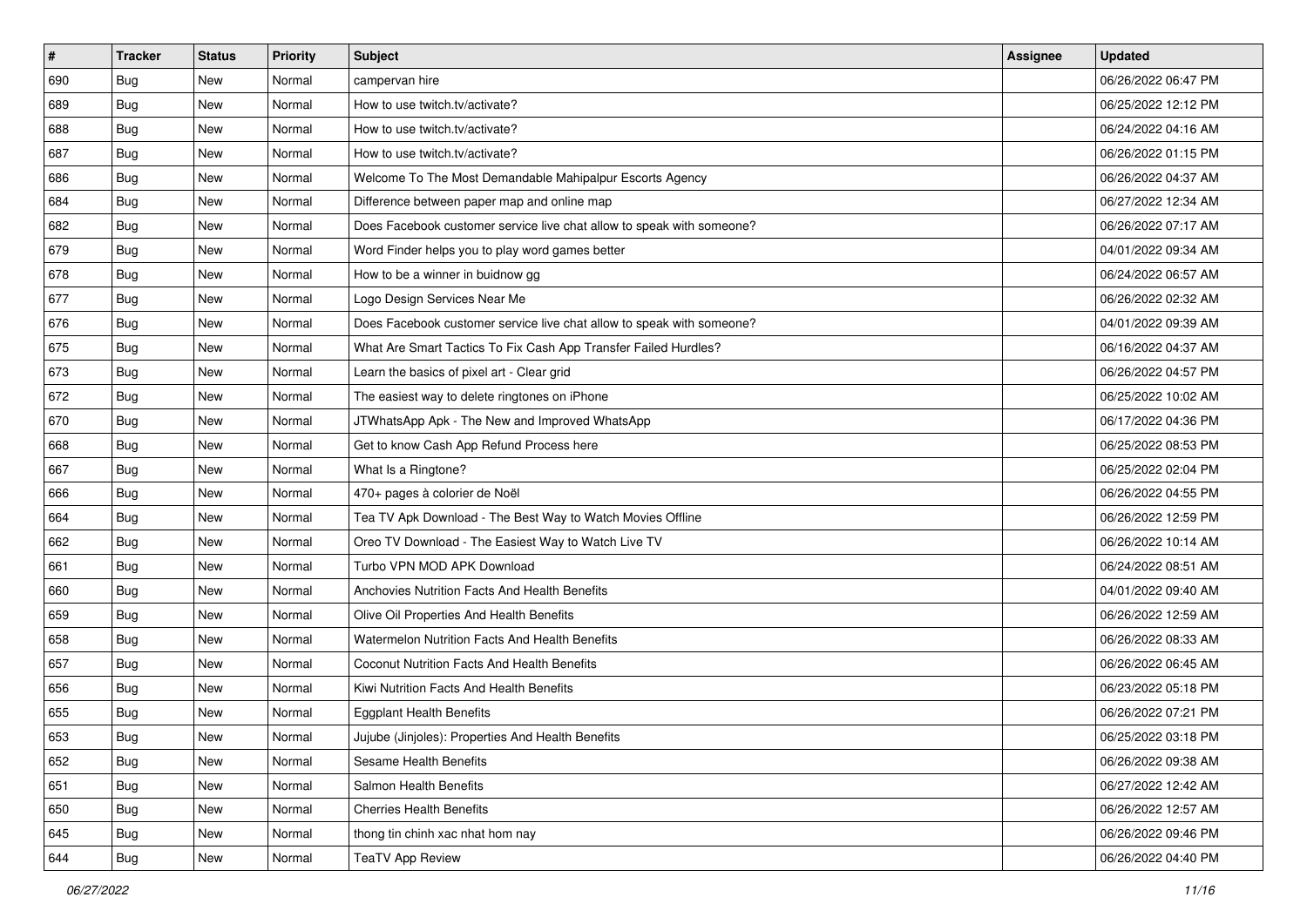| $\vert$ # | <b>Tracker</b> | <b>Status</b> | <b>Priority</b> | <b>Subject</b>                                                                   | <b>Assignee</b> | <b>Updated</b>      |
|-----------|----------------|---------------|-----------------|----------------------------------------------------------------------------------|-----------------|---------------------|
| 643       | Bug            | New           | Normal          | Oreo TV Apk Download                                                             |                 | 06/26/2022 11:50 PM |
| 642       | <b>Bug</b>     | New           | Normal          | thong tin thoi tiet ngay hom nay                                                 |                 | 06/26/2022 09:45 AM |
| 641       | <b>Bug</b>     | New           | Normal          | Get Best Economics Dissertation Writing Service                                  |                 | 06/25/2022 10:04 AM |
| 640       | <b>Bug</b>     | New           | Normal          | play game with me                                                                |                 | 06/26/2022 01:19 PM |
| 639       | Bug            | <b>New</b>    | Normal          | thong tin chinh xac                                                              |                 | 06/26/2022 05:25 AM |
| 638       | <b>Bug</b>     | New           | Normal          | Run 3 game                                                                       |                 | 06/26/2022 06:31 AM |
| 636       | <b>Bug</b>     | New           | Normal          | What is the most popular furniture color?                                        |                 | 06/25/2022 04:57 PM |
| 635       | <b>Bug</b>     | New           | Normal          | Buy Steroids Online with OurMedicnes.com   Best Quality Steroids                 |                 | 06/26/2022 12:01 AM |
| 634       | <b>Bug</b>     | New           | Normal          | Buy Vidalista Tablets (Tadalafil) at [\$25 OFF + Free Shipping] Vidalistatablets |                 | 06/25/2022 04:00 PM |
| 633       | Bug            | New           | Normal          | How i can i solve my issue                                                       |                 | 04/01/2022 09:38 AM |
| 632       | <b>Bug</b>     | New           | Normal          | CheapestMedsShop   100% Safe Medicines Online in UK & AUS.                       |                 | 06/26/2022 04:45 PM |
| 631       | Bug            | New           | Normal          | How Can I Load Cash App Card at Walmart straight away?                           |                 | 06/26/2022 04:07 PM |
| 630       | Bug            | New           | Normal          | How Can I Load Cash App Card at Walmart straight away?                           |                 | 06/26/2022 12:04 AM |
| 629       | <b>Bug</b>     | New           | Normal          | How Can I Load Cash App Card at Walmart straight away?                           |                 | 06/24/2022 07:55 PM |
| 628       | <b>Bug</b>     | New           | Normal          | CV reviewing services!                                                           |                 | 06/26/2022 06:49 AM |
| 627       | Bug            | New           | Normal          | HELO                                                                             |                 | 06/26/2022 06:42 AM |
| 625       | <b>Bug</b>     | New           | Normal          | The best free online driving directions tool                                     |                 | 04/01/2022 09:28 AM |
| 624       | Bug            | New           | Normal          | Use go with the Driving Directions for your go                                   |                 | 06/21/2022 04:54 AM |
| 623       | Bug            | New           | Normal          | Listen to online radio stations for mobile phones                                |                 | 06/26/2022 01:20 PM |
| 622       | Bug            | New           | Normal          | CheapestMedsShop   100% Safe Medicines Online in UK & AUS.                       |                 | 06/26/2022 05:27 PM |
| 621       | <b>Bug</b>     | New           | Normal          | Buy All Modafinil & Armodafinil Tablets @Buy Modafinil US                        |                 | 06/26/2022 02:20 AM |
| 620       | <b>Bug</b>     | New           | Normal          | Viagra Meds: Fastest & Quick Delivery On Your Doorstep - USA                     |                 | 06/26/2022 11:15 AM |
| 619       | Bug            | <b>New</b>    | Normal          | Online Trusted Medicine Store in US for Health - Genericmedsupply                |                 | 06/27/2022 12:12 AM |
| 618       | <b>Bug</b>     | New           | Normal          | Buy Steroids Online with OurMedicnes.com   Best Quality Steroids                 |                 | 06/26/2022 12:42 AM |
| 617       | <b>Bug</b>     | New           | Normal          | Buy Vidalista Tablets (Tadalafil) at [\$25 OFF + Free Shipping] Vidalistatablets |                 | 06/26/2022 10:11 AM |
| 616       | Bug            | New           | Normal          | Buy Anavar Tablets   Anavar For Sale in USA, UK & Australia                      |                 | 06/24/2022 03:52 PM |
| 615       | <b>Bug</b>     | New           | Normal          | CheapestMedsShop   100% Safe Medicines Online in USA UK & AUS.                   |                 | 06/25/2022 08:36 PM |
| 614       | <b>Bug</b>     | New           | Normal          | Como baixar o MOD APK no celular                                                 |                 | 06/22/2022 04:46 AM |
| 613       | <b>Bug</b>     | New           | Normal          | Buy Aspadol 100mg Tab Online in US, UK, AU   Erospharmacy                        |                 | 06/26/2022 09:10 AM |
| 612       | <b>Bug</b>     | New           | Normal          | Luxury Slingshot Rental                                                          |                 | 06/27/2022 12:17 AM |
| 609       | <b>Bug</b>     | New           | High            | Online Trusted Medicine Store in US for Health - Genericmedsupply                |                 | 06/26/2022 05:43 AM |
| 607       | <b>Bug</b>     | New           | Normal          | Vex 5                                                                            |                 | 04/01/2022 09:22 AM |
| 604       | <b>Bug</b>     | New           | Normal          | Idle Game Online                                                                 |                 | 06/26/2022 11:11 AM |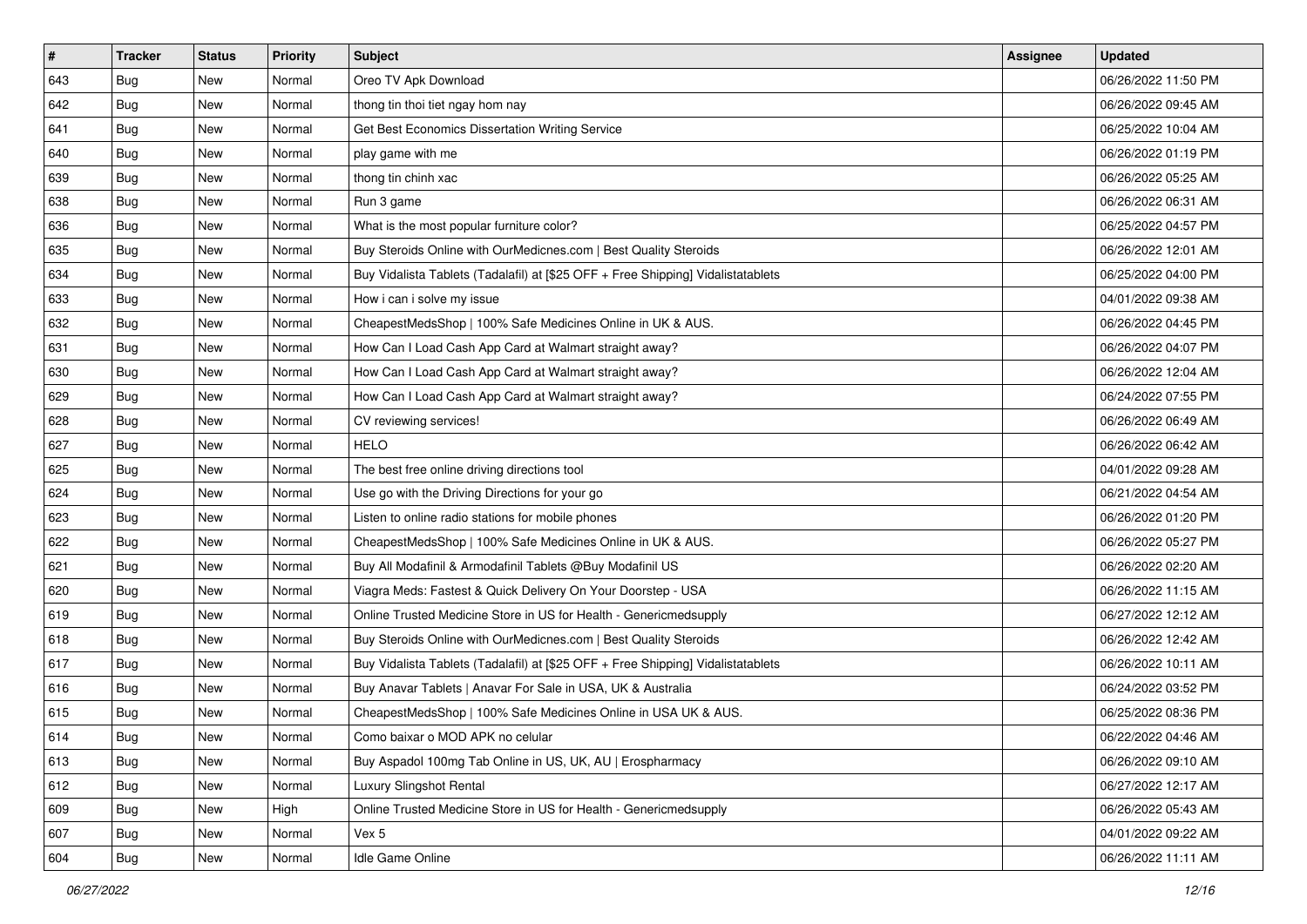| $\vert$ # | <b>Tracker</b> | <b>Status</b> | Priority | Subject                                                                                                                                                                                                                                                               | Assignee | <b>Updated</b>      |
|-----------|----------------|---------------|----------|-----------------------------------------------------------------------------------------------------------------------------------------------------------------------------------------------------------------------------------------------------------------------|----------|---------------------|
| 603       | <b>Bug</b>     | New           | Normal   | Premiere gratuito da lista de IPTV                                                                                                                                                                                                                                    |          | 06/24/2022 05:30 PM |
| 600       | Bug            | <b>New</b>    | Normal   | Play Store Pro                                                                                                                                                                                                                                                        |          | 06/25/2022 08:17 PM |
| 599       | Bug            | New           | Normal   | Do you know how to delete cash app account from your computer?                                                                                                                                                                                                        |          | 06/24/2022 10:42 AM |
| 598       | <b>Bug</b>     | <b>New</b>    | Normal   | Universo s / f Download                                                                                                                                                                                                                                               |          | 06/25/2022 03:38 PM |
| 597       | <b>Bug</b>     | <b>New</b>    | Normal   | Universo s / f Download                                                                                                                                                                                                                                               |          | 06/26/2022 10:14 AM |
| 596       | <b>Bug</b>     | <b>New</b>    | Normal   | <b>Kids Games</b>                                                                                                                                                                                                                                                     |          | 04/01/2022 09:18 AM |
| 595       | Bug            | New           | Normal   | RFM Online - une révolution dans la gestion de l'identité numérique                                                                                                                                                                                                   |          | 06/27/2022 12:05 AM |
| 593       | <b>Bug</b>     | New           | Normal   | Eiffel Spark Ultimate C2 SN series is a fully synthetic range of advanced performance engine oils blended in high<br>performance fully synthetic (PAO - polyalphaolefin) basestocks fortified with advanced technology additive system,<br>specifically formulated to |          | 06/25/2022 09:51 AM |
| 592       | Bug            | New           | Normal   | Deezer Premium APK - Baixe músicas de qualquer lugar do mundo de graça                                                                                                                                                                                                |          | 06/26/2022 02:55 PM |
| 591       | <b>Bug</b>     | <b>New</b>    | Normal   | How To Find Facebook Modifications For Your Spotify Premium Apk?                                                                                                                                                                                                      |          | 06/19/2022 06:07 AM |
| 590       | Bug            | <b>New</b>    | Normal   | Follow proper initiatives to check my cash app card balance:                                                                                                                                                                                                          |          | 06/26/2022 10:09 PM |
| 589       | <b>Bug</b>     | <b>New</b>    | Normal   | How can I get the cash app phone number of customer support?                                                                                                                                                                                                          |          | 06/26/2022 01:59 PM |
| 588       | Bug            | New           | Normal   | YouTube Vanced Apk Manager App - Como instalá-lo                                                                                                                                                                                                                      |          | 06/25/2022 12:21 PM |
| 587       | Bug            | <b>New</b>    | Normal   | Why Picsart Pro Offers Great Features                                                                                                                                                                                                                                 |          | 06/26/2022 12:18 AM |
| 586       | <b>Bug</b>     | New           | Normal   | Best Modifications For Your Mobile Phone                                                                                                                                                                                                                              |          | 06/26/2022 01:51 AM |
| 585       | Bug            | <b>New</b>    | Normal   | What is cash app help number?                                                                                                                                                                                                                                         |          | 06/26/2022 06:21 PM |
| 584       | <b>Bug</b>     | New           | Normal   | Want the cash app customer service number to check balance?                                                                                                                                                                                                           |          | 06/25/2022 02:30 PM |
| 583       | <b>Bug</b>     | New           | High     | Need the Cash app customer service phone number?                                                                                                                                                                                                                      |          | 06/25/2022 11:18 PM |
| 581       | Bug            | New           | Normal   | E-Learning Course Help                                                                                                                                                                                                                                                |          | 06/26/2022 10:14 AM |
| 577       | Bug            | New           | Normal   | Follow these easy steps to make Admiral Casino Login                                                                                                                                                                                                                  |          | 06/26/2022 10:30 AM |
| 576       | <b>Bug</b>     | <b>New</b>    | Normal   | So laden Sie ein Instagram-Bild herunter                                                                                                                                                                                                                              |          | 06/26/2022 08:46 PM |
| 574       | <b>Bug</b>     | New           | Normal   | How to fix the Epson printer offline issue due to a wired connection?                                                                                                                                                                                                 |          | 06/26/2022 11:19 AM |
| 573       | <b>Bug</b>     | <b>New</b>    | Normal   | Experimente lo mejor en la aplicación Apk de juegos gratis                                                                                                                                                                                                            |          | 06/26/2022 02:11 PM |
| 568       | Bug            | <b>New</b>    | Normal   | Instale a versão mais recente do YouTube Premium                                                                                                                                                                                                                      |          | 06/26/2022 01:53 PM |
| 567       | <b>Bug</b>     | New           | Normal   | Singapore assignment help                                                                                                                                                                                                                                             |          | 06/26/2022 10:52 AM |
| 566       | <b>Bug</b>     | <b>New</b>    | Normal   | Kinemaster Pro Download - los App Review                                                                                                                                                                                                                              |          | 04/01/2022 09:27 AM |
| 565       | Bug            | New           | Normal   | How To Install RepelisPlus On Your Android Phone?                                                                                                                                                                                                                     |          | 06/26/2022 04:39 PM |
| 564       | Bug            | New           | Normal   | How To Install RepelisPlus On Your Android Phone?                                                                                                                                                                                                                     |          | 06/25/2022 06:46 PM |
| 563       | <b>Bug</b>     | New           | Normal   | Understanding the Difference Between Free and Paid Mod Apks                                                                                                                                                                                                           |          | 06/26/2022 12:15 AM |
| 562       | <b>Bug</b>     | New           | Normal   | Learn Basic Mahjong Rules                                                                                                                                                                                                                                             |          | 06/23/2022 12:48 AM |
| 561       | Bug            | New           | Normal   | Enjoy the Full YouTube Premium Experience With YouTube Premium Membership                                                                                                                                                                                             |          | 06/24/2022 11:10 AM |
| 560       | <b>Bug</b>     | New           | Normal   | Whatsapp Aero - Make Your Phone Auto Connect                                                                                                                                                                                                                          |          | 04/01/2022 09:28 AM |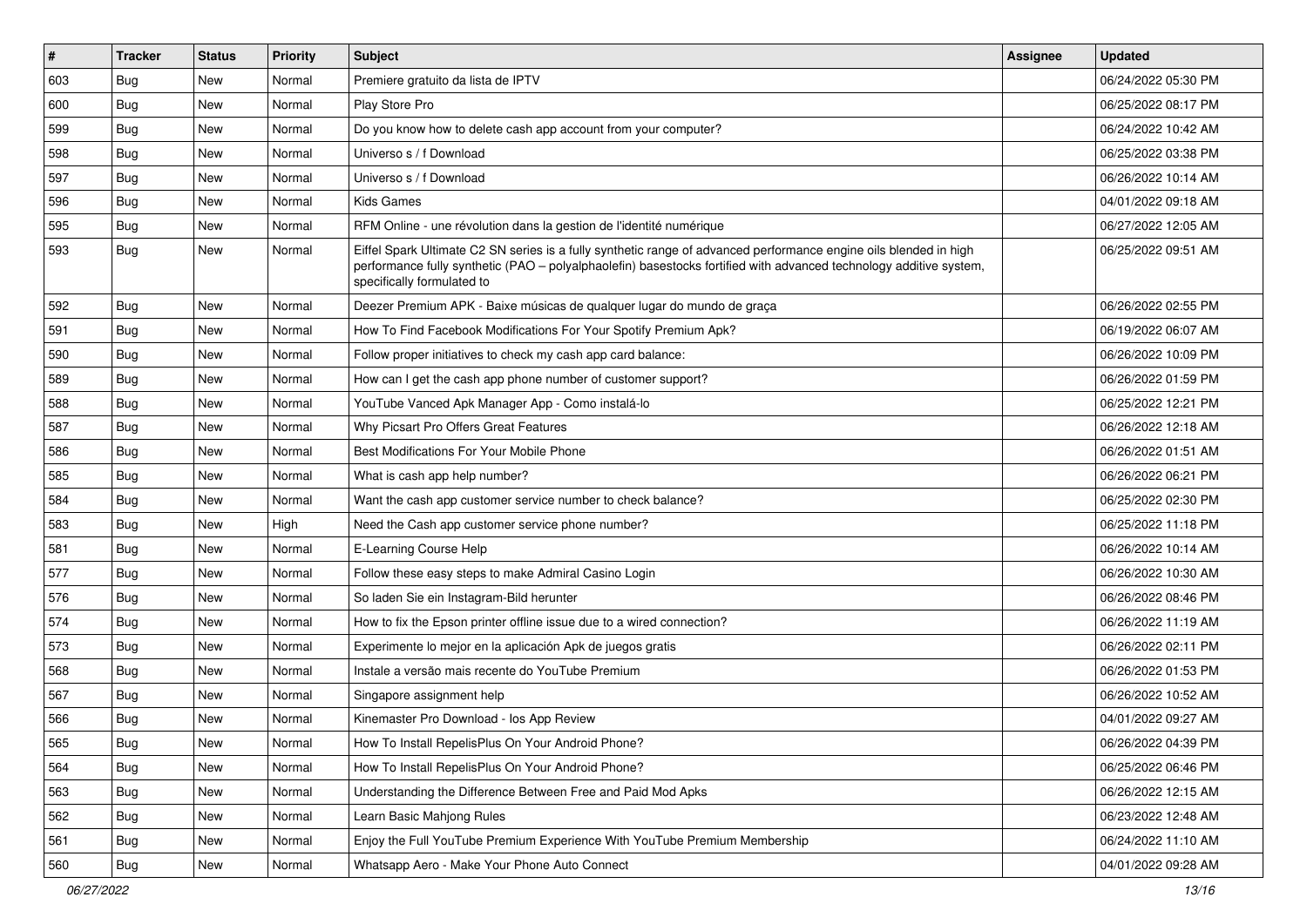| $\vert$ # | <b>Tracker</b> | <b>Status</b> | Priority | Subject                                                                                                                                                                                                                                        | <b>Assignee</b> | <b>Updated</b>      |
|-----------|----------------|---------------|----------|------------------------------------------------------------------------------------------------------------------------------------------------------------------------------------------------------------------------------------------------|-----------------|---------------------|
| 559       | <b>Bug</b>     | New           | High     | What Are Permission For Applications like Facebook Sending MMS?                                                                                                                                                                                |                 | 06/24/2022 10:07 AM |
| 556       | <b>Bug</b>     | New           | Normal   | Play Game Mod Apk With Your Friends                                                                                                                                                                                                            |                 | 06/25/2022 02:31 PM |
| 555       | Bug            | New           | Normal   | web design development in hyderabad                                                                                                                                                                                                            |                 | 06/26/2022 01:08 PM |
| 554       | <b>Bug</b>     | New           | Normal   | XvideoStudio Video Editor APK Free Download on TechToDown                                                                                                                                                                                      |                 | 06/26/2022 01:18 AM |
| 553       | Bug            | <b>New</b>    | Normal   | Cinema HD APK - Free Movie Enjoyment App on Android                                                                                                                                                                                            |                 | 06/26/2022 01:39 PM |
| 551       | Bug            | New           | Normal   | Why Do Students Need Online Best Dissertation Writing Services?                                                                                                                                                                                |                 | 06/26/2022 08:15 AM |
| 550       | Bug            | New           | Normal   | Nederland FM - beste manieren om naar internationale radio op internet te luisteren                                                                                                                                                            |                 | 06/23/2022 08:56 PM |
| 549       | <b>Bug</b>     | New           | Normal   | Radio Luisteren                                                                                                                                                                                                                                |                 | 06/26/2022 11:56 AM |
| 548       | <b>Bug</b>     | New           | Normal   | Web N Logo Design                                                                                                                                                                                                                              |                 | 04/01/2022 09:29 AM |
| 547       | Bug            | <b>New</b>    | Normal   | Get rid of the issue of cash app down by calling experts.                                                                                                                                                                                      |                 | 06/26/2022 10:38 AM |
| 544       | <b>Bug</b>     | New           | Normal   | Hey! I had a very cool idea to order our general picture on canvas for my family as a gift. But couldn't find a good<br>one. Once my friend advised me this article in which I found what I was looking for and gave a cool gift to my family. |                 | 06/15/2022 08:13 PM |
| 542       | Bug            | New           | Normal   | Web N Logo Design                                                                                                                                                                                                                              |                 | 06/26/2022 01:28 AM |
| 541       | Bug            | New           | Normal   | How to fix the cash app payment failed errors?                                                                                                                                                                                                 |                 | 06/26/2022 11:01 AM |
| 540       | <b>Bug</b>     | New           | Normal   | Why Haven't I Received My Cash App Card? Can I get t the reasons behind it                                                                                                                                                                     |                 | 04/01/2022 09:25 AM |
| 539       | <b>Bug</b>     | New           | Normal   | Do you want to know how to activate cash card through phone number?                                                                                                                                                                            |                 | 04/01/2022 09:25 AM |
| 538       | <b>Bug</b>     | New           | Normal   | Will cash app refund money if scammed quickly?                                                                                                                                                                                                 |                 | 06/25/2022 10:20 AM |
| 537       | Bug            | <b>New</b>    | Normal   | Get tech assistance with customer support on ATT Yahoo email login issue.                                                                                                                                                                      |                 | 06/26/2022 01:06 PM |
| 533       | <b>Bug</b>     | New           | Normal   | How to complete the homework assignments in economics in the easiest way?                                                                                                                                                                      |                 | 06/26/2022 10:12 PM |
| 532       | Bug            | New           | Normal   | My Assignment Help                                                                                                                                                                                                                             |                 | 06/26/2022 09:51 PM |
| 529       | Bug            | New           | Normal   | Thop TV APK - Free Download for Android                                                                                                                                                                                                        |                 | 06/26/2022 06:28 PM |
| 528       | <b>Bug</b>     | New           | Normal   | Korean Mag                                                                                                                                                                                                                                     |                 | 06/26/2022 03:41 AM |
| 526       | Bug            | New           | Normal   | Soundcloud to mp3 converter - Download Soundcloud songs                                                                                                                                                                                        |                 | 06/25/2022 05:36 PM |
| 525       | <b>Bug</b>     | New           | Normal   | If you don't have a QR code: How to activate cash app card in app                                                                                                                                                                              |                 | 06/26/2022 02:27 PM |
| 524       | <b>Bug</b>     | New           | Normal   | How Does Google Account Recovery Work If Your Account Is Hacked?                                                                                                                                                                               |                 | 06/25/2022 07:08 PM |
| 520       | <b>Bug</b>     | New           | Normal   | What Is The Major Role Of Cash.app/Help and Support Page?                                                                                                                                                                                      |                 | 06/26/2022 07:10 AM |
| 519       | Bug            | New           | Normal   | Are you finding online UK Assignment writers?                                                                                                                                                                                                  |                 | 06/26/2022 02:55 PM |
| 518       | <b>Bug</b>     | New           | Normal   | How To Check The Balance Of Cash App Account By Taking Cash App Support?                                                                                                                                                                       |                 | 06/25/2022 10:09 AM |
| 517       | Bug            | New           | Normal   | Proficient tips to take help of cash app support professionals:                                                                                                                                                                                |                 | 06/26/2022 07:34 AM |
| 516       | <b>Bug</b>     | New           | Normal   | Does Cash App Help To Get Cash App Refund Without Any Interruption?                                                                                                                                                                            |                 | 06/24/2022 01:56 PM |
| 515       | Bug            | New           | Normal   | Fragment Nike Dunk High Tokyo Fake                                                                                                                                                                                                             |                 | 06/26/2022 03:25 PM |
| 514       | <b>Bug</b>     | New           | Normal   | Trans-Caribbean                                                                                                                                                                                                                                |                 | 06/27/2022 12:02 AM |
| 512       | Bug            | New           | Normal   | The Importance Of Using Custom Writing Services                                                                                                                                                                                                |                 | 06/26/2022 08:04 PM |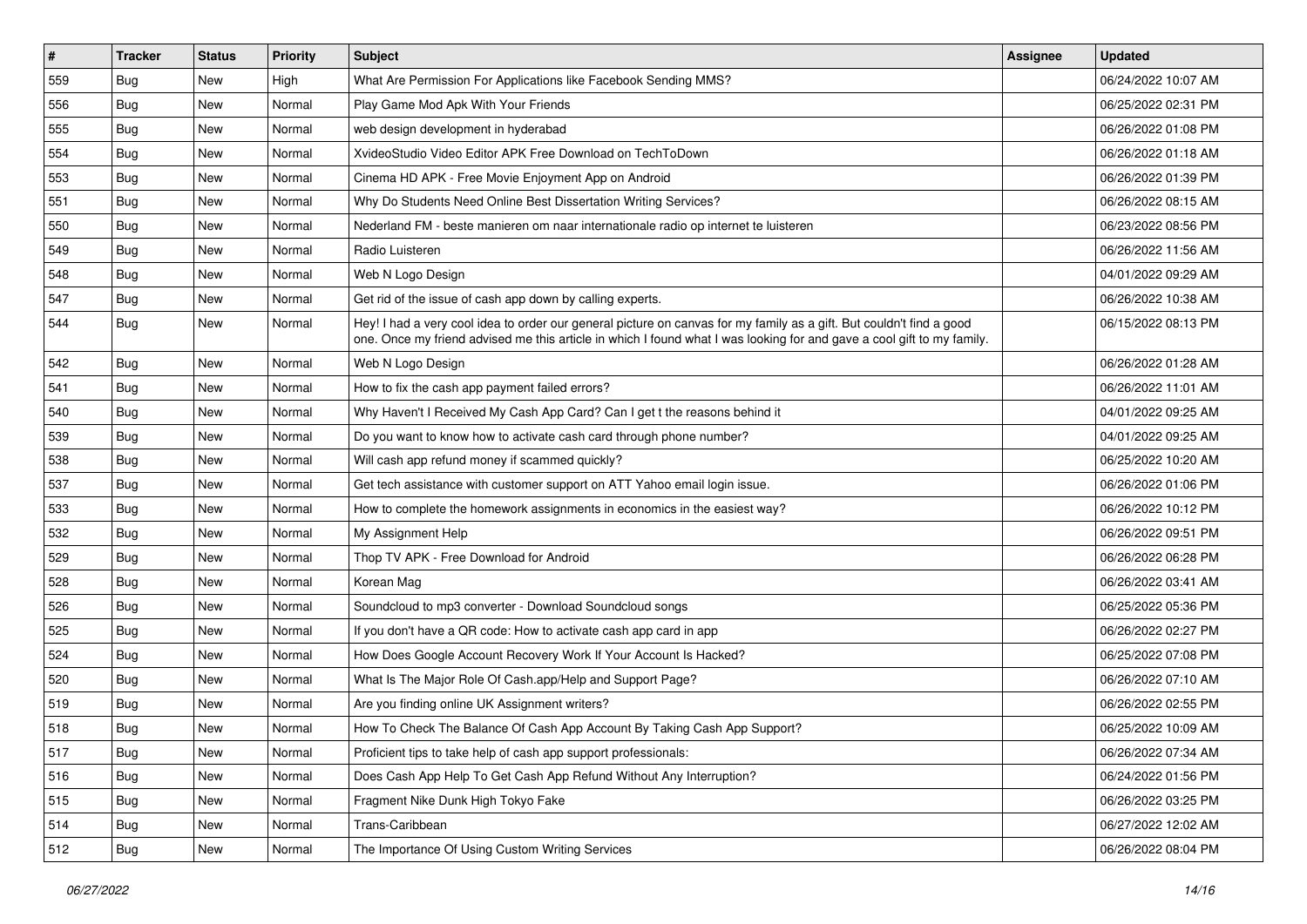| $\sharp$ | <b>Tracker</b> | <b>Status</b> | <b>Priority</b> | <b>Subject</b>                                                                           | <b>Assignee</b> | <b>Updated</b>      |
|----------|----------------|---------------|-----------------|------------------------------------------------------------------------------------------|-----------------|---------------------|
| 508      | <b>Bug</b>     | New           | Normal          | hire a professional dissertation help                                                    |                 | 06/26/2022 03:38 PM |
| 507      | <b>Bug</b>     | New           | Normal          | central.bitdefender.com                                                                  |                 | 06/27/2022 12:02 AM |
| 506      | Bug            | New           | Normal          | www.trendmicro.com/activate                                                              |                 | 06/26/2022 06:33 PM |
| 505      | <b>Bug</b>     | <b>New</b>    | Normal          | www.trendmicro.com/activate                                                              |                 | 06/26/2022 08:48 PM |
| 504      | Bug            | New           | Normal          | A beginner should always look for online Java assignment help!                           |                 | 06/26/2022 11:08 PM |
| 503      | <b>Bug</b>     | New           | Normal          | Youtube Premium Apk free download for Android                                            |                 | 06/26/2022 02:23 PM |
| 502      | Bug            | New           | Normal          | Les instructions pour définir des sonneries pour iPhone sont simples et faciles à suivre |                 | 06/26/2022 10:02 PM |
| 497      | <b>Bug</b>     | New           | Normal          | Fake Nike Dunk Low Off-White Lot 50                                                      |                 | 06/26/2022 11:52 PM |
| 496      | Bug            | New           | Normal          | What is Live NetTV?                                                                      |                 | 06/26/2022 05:51 PM |
| 495      | Bug            | New           | Normal          | Twitch Clip Downloader Download Twitch Clips Online 2021                                 |                 | 06/27/2022 12:18 AM |
| 494      | <b>Bug</b>     | New           | Normal          | <b>Buy Discussion Post</b>                                                               |                 | 06/26/2022 10:02 PM |
| 492      | Bug            | New           | Normal          | HD Streamz MOD APK v3.5.5 (Keine Werbung)                                                |                 | 06/27/2022 12:30 AM |
| 490      | Bug            | New           | Normal          | Unlock cash app account by getting quick solutions from the technical executives         |                 | 06/26/2022 10:09 PM |
| 489      | <b>Bug</b>     | New           | Normal          | Get cash app refund instantly if sent to the wrong person                                |                 | 06/26/2022 05:57 PM |
| 488      | <b>Bug</b>     | <b>New</b>    | Normal          | Quick solution to solve cash app dispute by the technical team                           |                 | 06/26/2022 07:09 PM |
| 487      | Bug            | New           | Normal          | Cheap Fake Dunks                                                                         |                 | 06/26/2022 11:26 PM |
| 484      | <b>Bug</b>     | <b>New</b>    | Normal          | UK best essay writing service                                                            |                 | 06/25/2022 08:18 PM |
| 483      | Bug            | New           | Normal          | UK best essay writing service                                                            |                 | 06/25/2022 04:05 PM |
| 482      | <b>Bug</b>     | New           | Normal          | <b>Text Window</b>                                                                       |                 | 06/27/2022 12:18 AM |
| 481      | Bug            | New           | Normal          | Nur Online Shop                                                                          |                 | 06/26/2022 05:37 AM |
| 480      | <b>Bug</b>     | New           | Normal          | Nur Online Shop                                                                          |                 | 06/26/2022 01:32 AM |
| 479      | Bug            | New           | Normal          | Limousine Service Bellevue WA                                                            |                 | 06/25/2022 10:54 PM |
| 477      | Bug            | New           | Normal          | What Does Online Coupon Mean?                                                            |                 | 06/25/2022 11:15 PM |
| 475      | <b>Bug</b>     | New           | Normal          | Floor Cleaning Arlington MA                                                              |                 | 06/26/2022 07:33 AM |
| 474      | Bug            | New           | Normal          | Floor Waxing Arlington MA                                                                |                 | 06/26/2022 10:36 PM |
| 473      | Bug            | New           | Normal          | Floor Stripping Arlington MA                                                             |                 | 06/26/2022 11:10 AM |
| 472      | <b>Bug</b>     | New           | Normal          | Upholstery Cleaning Arlington MA                                                         |                 | 04/01/2022 07:31 AM |
| 471      | <b>Bug</b>     | New           | Normal          | Residential Floor Cleaning Westchester MA                                                |                 | 06/26/2022 07:15 PM |
| 470      | <b>Bug</b>     | New           | Normal          | Commercial Floor Cleaning Westchester MA                                                 |                 | 06/26/2022 10:56 AM |
| 469      | <b>Bug</b>     | New           | Normal          | Germs Removal Westchester MA                                                             |                 | 06/26/2022 05:31 PM |
| 468      | <b>Bug</b>     | New           | Normal          | Floor Cleaning Westchester MA                                                            |                 | 04/01/2022 07:31 AM |
| 467      | <b>Bug</b>     | New           | Normal          | Floor Waxing Westchester MA                                                              |                 | 04/01/2022 07:31 AM |
| 466      | <b>Bug</b>     | New           | Normal          | Floor Stripping Westchester MA                                                           |                 | 06/26/2022 11:57 AM |